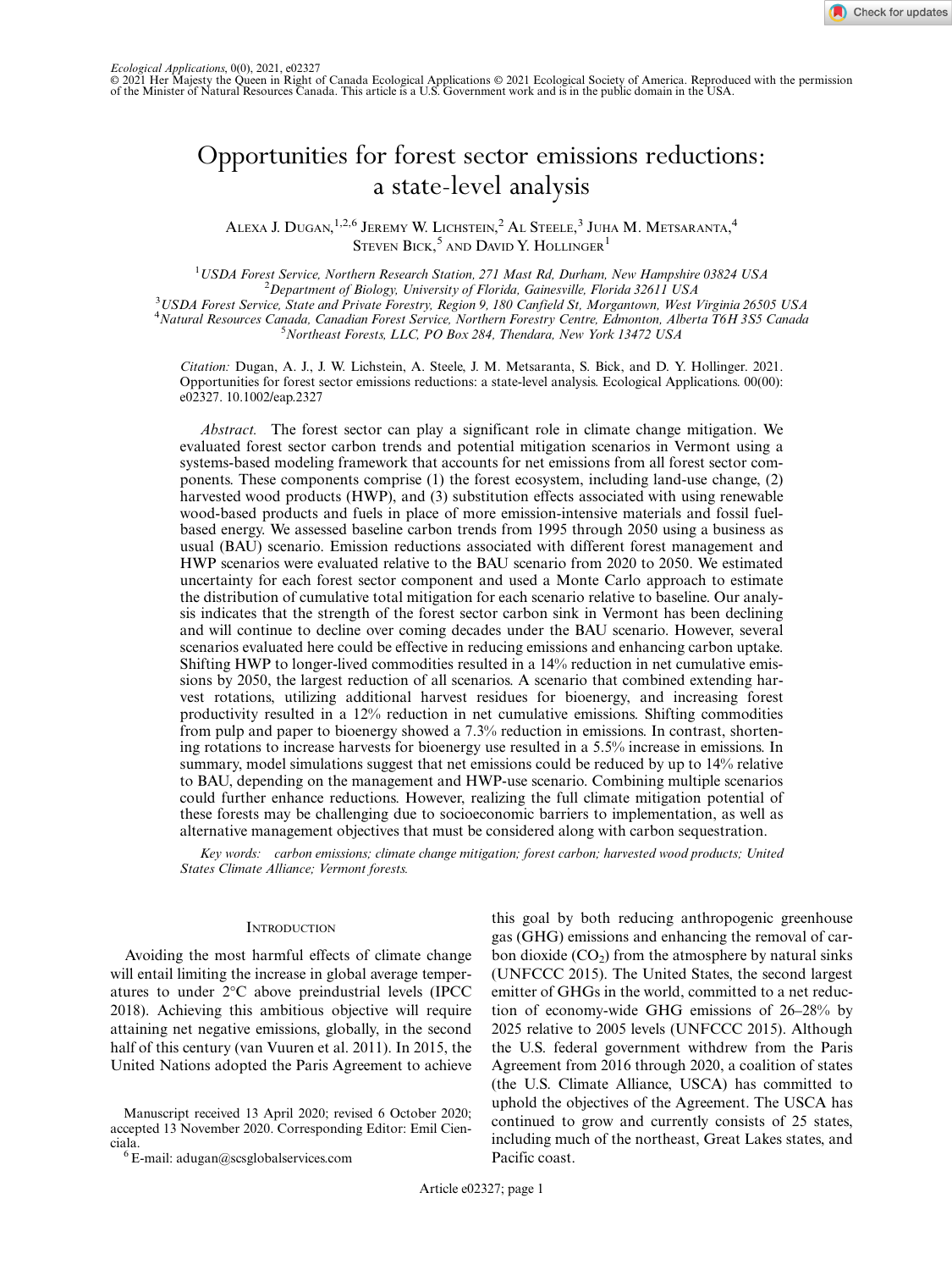Forests can impact the global carbon cycle by sequestering carbon from the atmosphere and storing it in forest ecosystems and wood products, by producing biofuels that can substitute for fossil fuels, and by producing building materials that can substitute for more emissions-intensive materials. The U.S. forest sector currently offsets approximately 11% of gross annual GHG emissions from fossil fuel burning in the U.S. (US EPA 2019). A recent report by the Intergovernmental Panel on Climate Change (IPCC) concluded that limiting warming to less than 2°C will require mitigation measures that target forests and forest products (IPCC 2019). Increasing carbon sequestration through forest management, reforestation or afforestation, avoided deforestation, or expanded use of wood products and bioenergy have been recognized as important land-based mitigation options (IPCC 2019). Additional mitigation measures can be taken to reduce emissions related to disturbances (e.g., wildfires, insect outbreaks) and forest degradation (Canadell and Raupach 2008, Hurteau and North 2009, Nunery and Keeton 2010, D'Amato et al. 2011, Griscom et al. 2017, Fargione et al. 2018). However, the most effective and practical forest sector mitigation strategies are likely to vary regionally due to variation in climate, disturbance regimes and other drivers of ecosystem dynamics, and local and regional forest product markets (Smyth et al. 2020).

Vermont joined the USCA in 2017. Being the fourth most heavily forested state in the United States (by percent), Vermont has identified forests as playing a potentially important role in reducing the state's emissions. For instance, Vermont recognized maintaining and enhancing the role of forests in climate change mitigation in the state's 2017 Forest Action Plan (Vermont Department of Forests, Parks and Recreation 2017). Likewise, the state's Climate Action Commission has indicated the need for a baseline assessment of forest carbon stocks and sequestration and to identify actions that may support or promote additional sequestration by forests (Vermont Climate Action Commission 2018). Another state report on climate adaptation acknowledges the need for public and private programs to incentivize forest management practices that increase carbon sequestration (Vermont Department of Forests, Parks and Recreation 2015).

Evaluating forest mitigation potential requires a comprehensive systems perspective that accounts for net emissions from all components of the forest sector (Nabuurs et al. 2007), including (1) the forest ecosystem, accounting for land-use change, (2) harvested wood products (HWP), and (3) substitution effects associated with wood-based products and fuels (Appendix S1: Fig. S1).

Our study builds on past research that established a forest sector carbon modeling framework for evaluating forest management and HWP scenarios across sites in North America (Dugan et al. 2018, Olguin et al. 2018, Smyth et al. 2018). Here we apply this systems-based

modeling methodology at a broader scale: the forest sector of the state of Vermont, USA. While previous studies looked at hypothetical scenarios, here we evaluated the effectiveness of forest management and HWP strategies outlined in the state's carbon management guidance (Vermont Department of Forests, Parks and Recreation 2015). In addition to informing Vermont managers and policy makers, our methodology and results may provide guidance for planners from other regions or USCA states that are considering forest-based mitigation strategies.

## **METHODS**

#### Study area

Vermont contains an estimated 1.8 million hectares of forest land, which account for approximately 76% of the state's land area (Morin et al. 2015). About 80% of the forestland is privately owned, with family forest owners collectively making up the largest ownership in the state (Morin et al. 2015). Green Mountain National Forest and other public ownerships (i.e., state, local, and municipal) each account for about 10% of the forestland (Appendix S1: Fig. S2). For this study, we present data and results for all forest ownerships combined.

Vermont's forests are dominated by hardwood stands. The Maple/Beech/Birch Forest Type Group (U.S. Forest Inventory and Analysis classification; USDA Forest Service 2018) covers about 71% of forestland (Fig. 1a). Forests in the eastern United States have had a long history of clearing for agriculture and unsustainable timber harvesting practices (Cogbill et al. 2002, Jeon et al. 2014), which resulted in a significant decline in carbon storage following European settlement (Birdsey et al. 2006). By the mid-20th century, a widespread forest reforestation effort and the adoption of more sustainable timber management allowed much of these degraded forestlands to regrow and carbon stocks to begin to recover.

This history of timber harvesting and forest restoration in the northeastern United States continue to play an important role in shaping forest structure, composition, and carbon dynamics today. In Vermont, the forest age structure shows a peak in stand establishment from the 1920s through 1960s, reflecting this period of forest restoration and regrowth (Fig. 1a). Currently, the forests of Vermont consist of mostly middle-aged to older stands, which tend to have higher carbon stocks but lower net volume increment than younger stands (Fig. 1 b). Furthermore, development pressures on private lands and around urban areas indicate that the trend of increasing forestland may be reversing (Wharton et al. 2003, Foster et al. 2010).

#### Data sets and modeling framework

To assess the effects of forest management and harvested wood products (HWP) scenarios on forest sector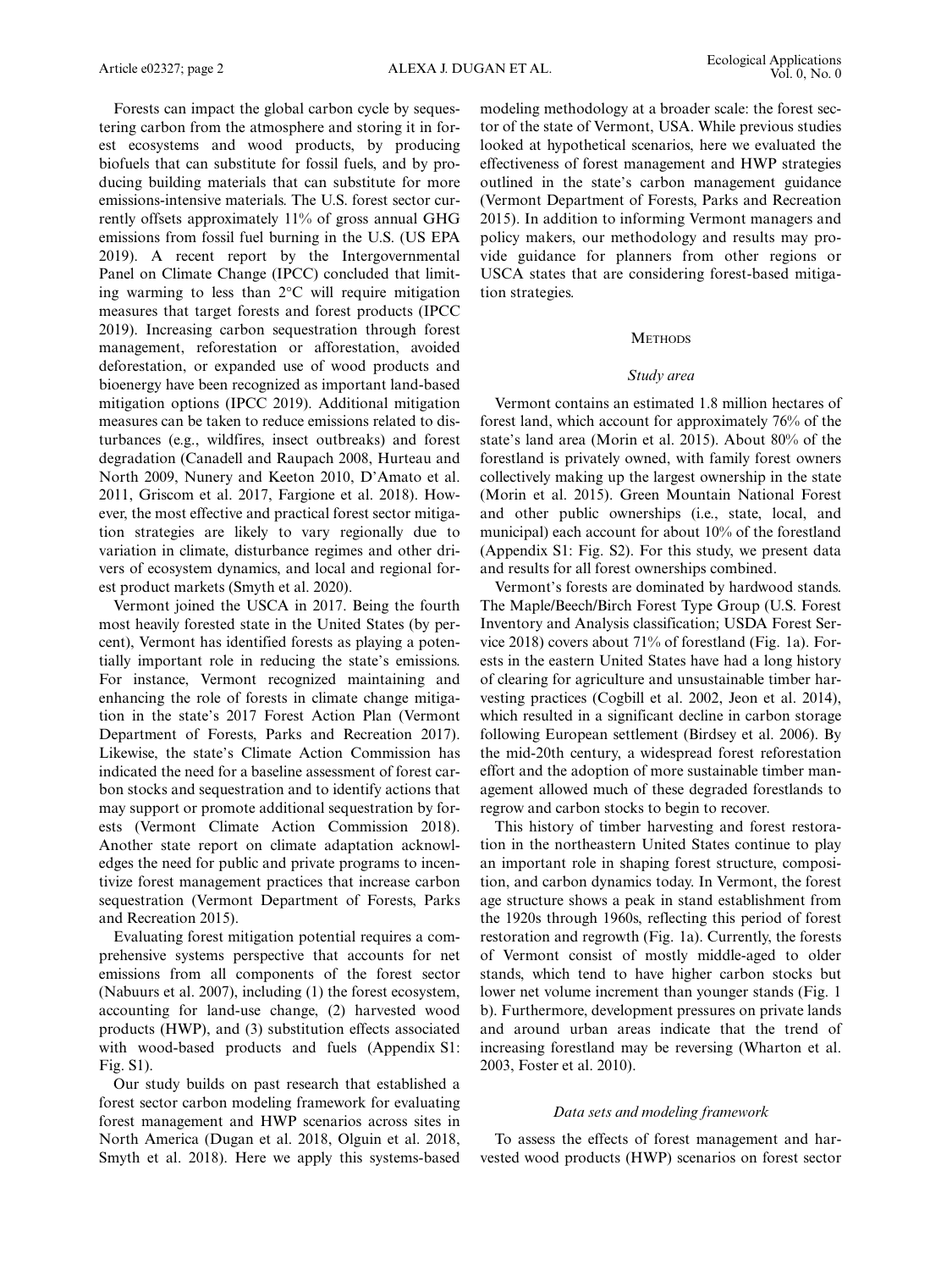

FIG. 1. (a) Stand age distribution in 2015 by forest type group for forests in Vermont, derived from Forest Inventory and Analysis data. (b) Regression-based mean volume curves for all forest type groups in Vermont. Maple/beech/birch curves are shown separately for private (solid green) and public (dashed green) land.

carbon stocks and emissions, we employed a carbon modeling framework that tracks carbon stocks and net emissions across the forest ecosystem and wood products sector, including substitution effects of wood products and wood-based energy. This framework has previously been applied at several study sites in the United States (Dugan et al. 2018). Here, we improve and extend the approach by using local timber harvest data collected by the state, updating parameters that describe wood-products substitution effects, including an uncertainty assessment, and simulating specific management scenarios outlined by managers and policymakers in Vermont (Vermont Department of Forests, Parks and Recreation 2015).

To evaluate forest ecosystem carbon flux, we used the spatially referenced growth-and-yield based Carbon Budget Model for the Canadian Forest Sector (CBM-CFS3; Kurz et al. 2009, Kull et al. 2011), parameterized with regional inventory data. The CBM-CFS3 uses a gain–loss carbon accounting approach (IPCC 2003), which derives initial carbon stocks from a starting forest inventory year, then estimates annual stock changes by summing the differences between gains (growth, afforestation/reforestation) and losses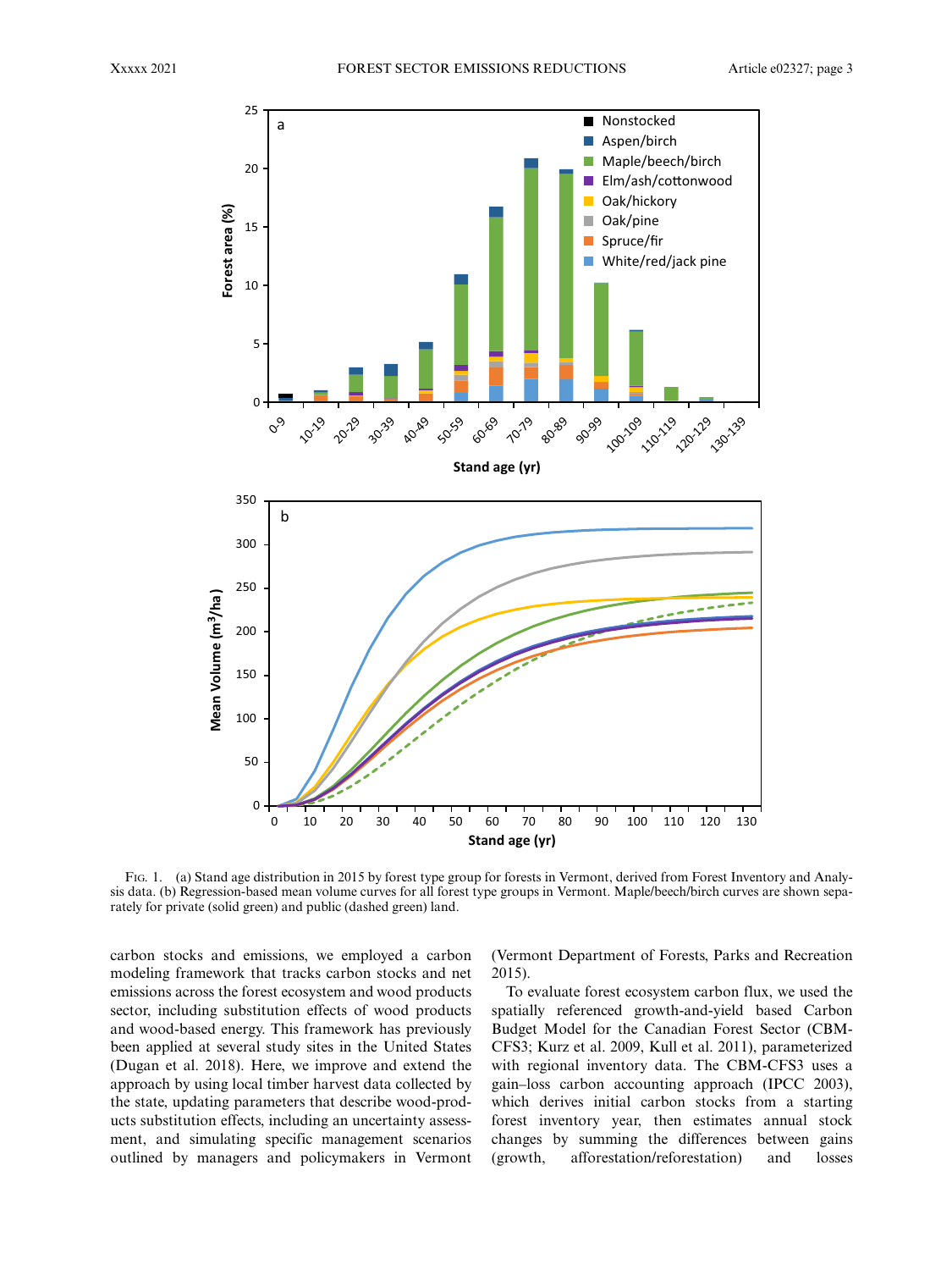(mortality, harvesting, deforestation, decay). This method makes it possible to isolate the effects of individual factors (i.e., management, disturbances) on carbon dynamics, which is critical for scenario analyses.

To implement the CBM-CFS3, we used Forest Inventory and Analysis (FIA; USDA Forest Service 2018) data from the 2015 panel to estimate initial carbon stocks (data *available online*).<sup>7</sup> We stratified stands by ownership, FIA forest type group, stand age (Fig. 1a), and stand origin (naturally regenerated vs. planted), which allowed us to target management activities in our model scenarios to appropriate stand conditions. To model carbon accumulation, we used volume curves (Fig. 1b) derived from the Carbon Online Estimator (Van Deusen and Heath 2010). To estimate annual gains and losses of forest area from land use change (LUC; i.e., afforestation, reforestation, deforestation), we integrated remotely sensed information from the National Land Cover Database (NLCD; Homer et al. 2007, 2015, Fry et al. 2009). However, NLCD is a land cover product, not land use. Therefore, to reduce the likelihood of disturbances and harvests, and associated regeneration being classified as LUC, we constrained the NLCD product by classifying any changes between forest and grassland/herbaceous land cover as disturbances rather than permanent changes in land use. We estimated the annual area disturbed by insect, fire, and abiotic factors (wind, ice storm) using the North American Forest Dynamics data set (Goward et al. 2012) and ancillary data sets following Mascorro et al. (2016). To estimate the volume of timber harvested annually we used the Vermont Forest Resource Harvest reports, State Land Timber volume reports (Vermont Department of Forests, Parks and Recreation 2019), and U.S. Forest Service Cut and Sold Reports (USDA Forest Service 2019).

Carbon harvested from the forest ecosystem was tracked with the Carbon Budget Modelling Framework for Harvested Wood Products (CBMF-HWP) (Smyth et al. 2017). CBMF-HWP uses the IPCC production accounting approach (IPCC 2006, 2013) to estimate carbon emissions and storage from manufacturing of commodities, bioenergy, mill residues, domestic use and export, and post-consumer treatment of retired products (e.g., landfill, recycling, burning). We parameterized the CBMF-HWP with state and national-level statistics on timber production, timber product types (Fig. 2), utilization, post-consumer wood treatment, and product half-lives (Skog 2008, Dymond 2012, IPCC 2013, Howard and Jones 2016, USDA Forest Service 2018, Vermont Department of Forests, Parks and Recreation 2019). Given that none of our model scenarios focus on post-consumer treatment of wood, to simplify our analysis we assumed that all HWP carbon is emitted to the atmosphere when a product is retired. The ecosystem and HWP models include emissions from all GHGs, which were converted to carbon dioxide equivalents

 $(CO<sub>2</sub>e)$  using global warming potentials. To account for harvested wood carbon, we applied the Canadian approach in which all emissions and carbon storage from harvested wood are tracked exclusively in the HWP sector, thus we report emissions where and when they occur. In contrast, the IPCC approach applied by many European countries assumes that harvested wood carbon is emitted to the atmosphere (instantaneous oxidation) from the forest ecosystem and then taken up again as a sink in the HWP sector.

Last, to evaluate avoided emissions from substitution effects for each scenario, we used displacement factors (DF), which are defined as the metric tons of carbon emissions (Mg C) avoided per metric ton of wood carbon used (Sathre and O'Connor 2010). The end-use product mix influences the substitution effects of wood products with textiles and construction materials providing the largest benefits while substitution of furniture, packaging or chemicals may provide lower benefits (Leskinen et al. 2018). We used an average DF of 0.80 Mg C displaced per Mg C of saw and veneer logs produced, which assumes a mix of product categories including structural and non-structural construction materials, textiles, and other categories (furniture, packaging, chemicals) are displaced and no energy recovery at the end-of life stage (Leskinen et al. 2018). We used a bioenergy DF of 0.89 Mg C displaced per Mg C of bioenergy, estimated at the national level for Canada (Smyth et al. 2017), as there is no similar estimate available for the United States. This bioenergy DF assumes a mix of fossil fuel energy sources used for both heat and electricity production, including coal and petroleum coke, fuel oil, natural gas, and diesel are displaced, based on the energy fuel mixes across Canadian provinces (see Smyth et al. 2017: Table 6).

#### Scenario analysis

We evaluated 11 potential mitigation scenarios that target the forest ecosystem and/or the product sector beginning in 2020 and running through 2050. Mitigation scenarios were selected from management options presented in Creating and Maintaining Resilient Forests in Vermont: Adapting Forests to Climate Change (Vermont Department of Forests, Parks and Recreation 2015) and personal communications with forest managers in the state. The scenarios are summarized in Table 1 and described in greater detail in Appendix S1: Section S3. The mitigation effect was calculated as

$$
M=E_S-E_B
$$

where  $M$  is the mitigation effect,  $E<sub>S</sub>$  is the mitigation scenario emissions and  $E<sub>B</sub>$  is the baseline scenario emission, which assumes business as usual (BAU) management. Aside from the application of mitigation activities, each mitigation scenario is otherwise identical to the baseline scenario. Negative emissions indicate carbon <sup>7</sup>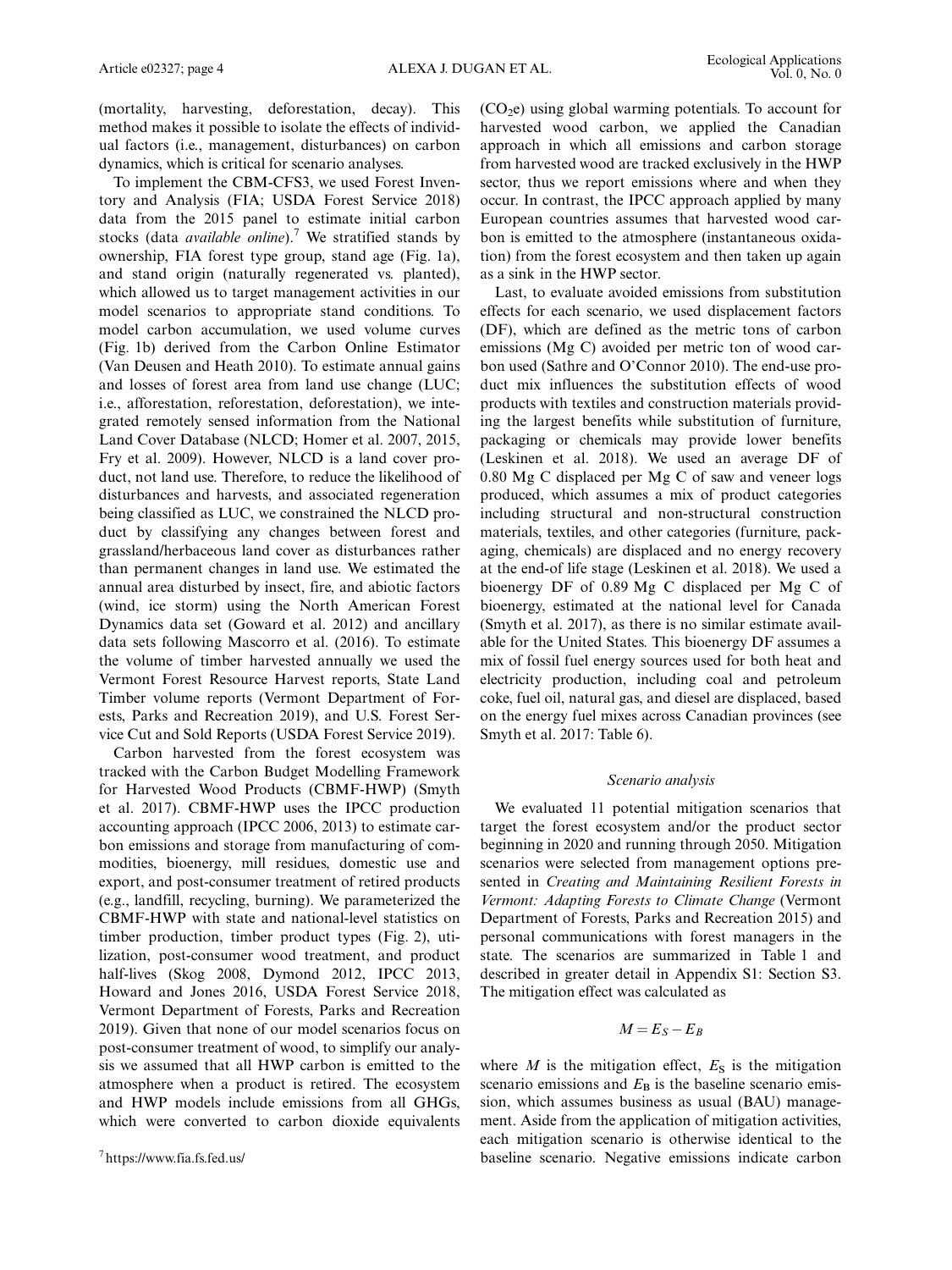

FIG. 2. Annualized proportions of roundwood removals in each timber product type for Vermont. Lighter colored bars indicate the 10-yr averages from 2007 to 2016, which were applied from 2017 through 2050. Data on commodity types is from the Vermont Harvest Reports ([https://fpr.vermont.gov/forest/forest\\_business/forest\\_statistics/harvest\\_reports\)](https://fpr.vermont.gov/forest/forest_business/forest_statistics/harvest_reports).

sequestration; therefore,  $M < 0$  indicates that a given scenario sequesters more carbon than the baseline scenario. Our analysis accounts for "additionality" by comparing each scenario to the baseline according to the above equation. For the baseline and each alternative scenario, net emissions were estimated as the sum of emissions from the three forest sector components:

$$
E = F + P + D
$$

where  $E$  is the net GHG emissions,  $F$  is the net emissions from the forest ecosystem,  $P$  is the emissions from the products sector (including bioenergy and landfill emissions), and  $D$  is the displaced emissions from substituting wood for bioenergy and other materials.

The baseline scenario assumed that the mean disturbance and management regimes (e.g., harvest rates) and land-use change rates during the past 10 yr for which each data set is available, continued unchanged through the projection period (approximately 2017–2050, depending on the data set). Mitigation scenarios were implemented during the last 30 yr of the projection period (i.e., from 2020 through 2050).

## Uncertainty analysis

We estimated uncertainty in mitigation (scenario emissions minus baseline emissions) for each component of the forest sector: the forest ecosystem, the harvested wood products (HWP) sector, energy displacement, and product displacement. The uncertainty analysis is described in detail in Appendices S1.7–S1.9 and is briefly described here. For the forest ecosystem, we used a Monte-Carlo-based uncertainty approach following Metsaranta et al. (2017). For the HWP component, we used the CBMF-HWP modeling framework to simulate three separate half-life cases (low, medium, and high product retention times). Similarly, we evaluated a range of substitution benefits by simulating three separate energy displacement factors (DFs) and three separate product DFs (low, medium, and high). We used a Monte Carlo approach to combine the four component uncertainties to estimate the distribution of cumulative (year 2050) total mitigation for each scenario relative to baseline.

## **RESULTS**

#### Baseline carbon trends

In 2015, Vermont's forest sector sequestered approximately 4.5 million metric tons (4.5 Tg) of  $CO<sub>2</sub>e$  (Fig. 3), which is equivalent to the annual emissions from about 970,000 passenger vehicles; this assumes that a typical passenger vehicle emits about 4.6 metric tons of carbon dioxide per year, and that a typical gasoline vehicle has a fuel economy of about 22.0 miles per gallon (9.35 km/L) and drives around 11,500 miles per year (18,507 km; US EPA 2018). This carbon sequestration in 2015 was mostly due to the carbon uptake and storage by forest ecosystems (i.e., forest growth), which account for the sequestration of 4.2 Tg  $CO<sub>2</sub>e$  (negative net emission in Fig. 3). Product and energy substitution displaced another 1.5 Tg  $CO<sub>2</sub>e$ . In contrast, the harvested wood products (HWP) pool was a net source, resulting in the emission of 1.2 Tg  $CO<sub>2</sub>e$  in 2015 to the atmosphere (positive net emission in Fig. 3) due to emissions from the decay of retired products and burning of bioenergy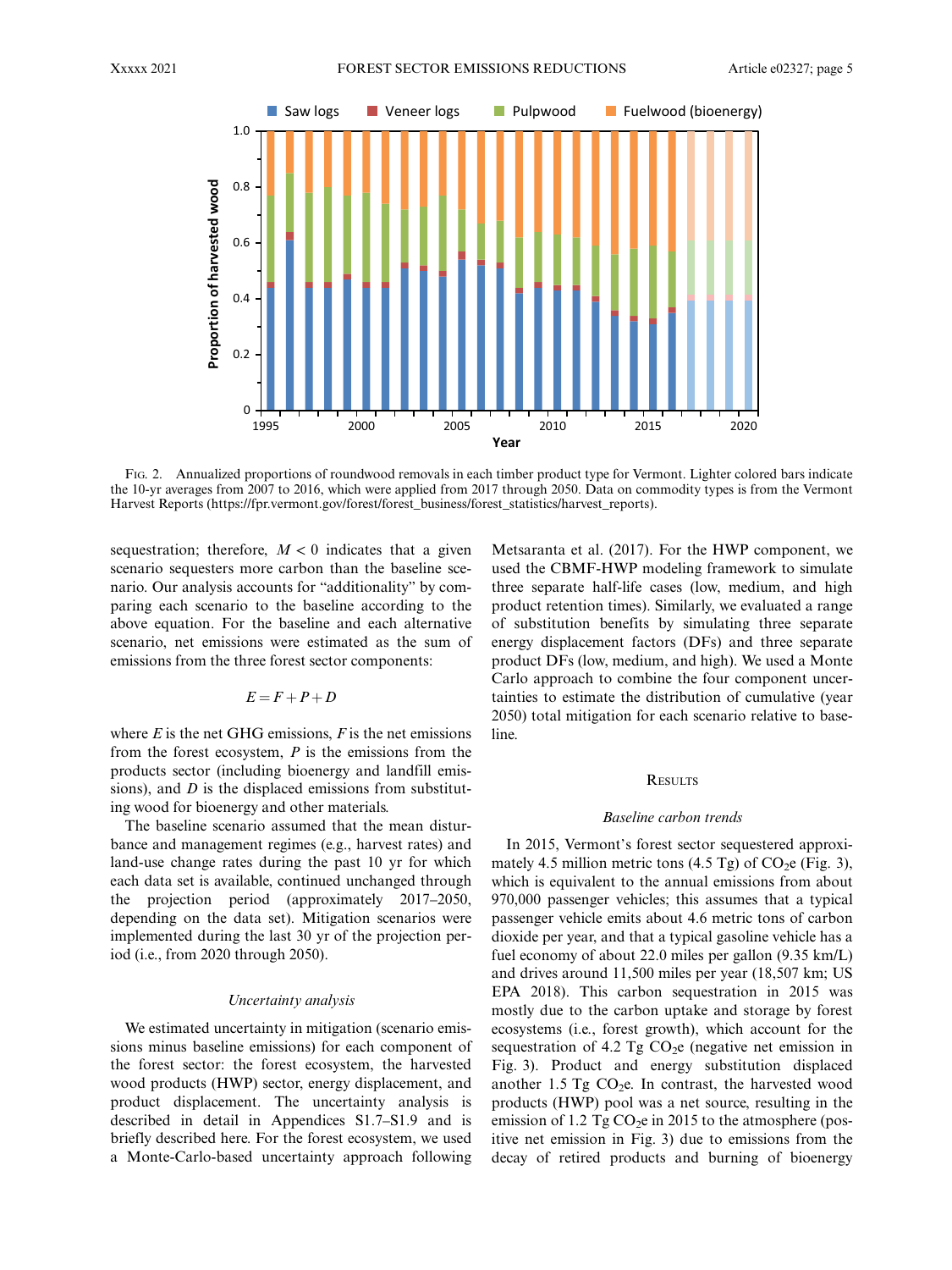| Scenario<br>number | Scenario name                     | Description                                                                                                                              | Parameters changed                                                                                                                                                                                                                                                                                                                                                                                                 |
|--------------------|-----------------------------------|------------------------------------------------------------------------------------------------------------------------------------------|--------------------------------------------------------------------------------------------------------------------------------------------------------------------------------------------------------------------------------------------------------------------------------------------------------------------------------------------------------------------------------------------------------------------|
| $\mathbf{1}$       | short rotation.<br>bioenergy      | Increase harvests and reduce minimum<br>harvest age. All additional harvested<br>wood used for bioenergy.                                | harvest removals: $+10\%$ ,<br>minimum harvest age reduced from 80 to<br>70 yr.<br>HWP proportions: additional harvested wood<br>used for bioenergy                                                                                                                                                                                                                                                                |
| $\overline{2}$     | short rotation, all<br>products   | Increase harvests and reduce minimum<br>harvest age. Timber product proportions<br>are maintained for additional harvested<br>wood.      | harvest removals: $+10\%$ ,<br>minimum harvest age reduced from 80 to<br>70 vr.<br>HWP proportions: no change                                                                                                                                                                                                                                                                                                      |
| 3                  | extend rotation                   | Extend the length of harvest rotation,<br>reduce harvest removals.                                                                       | harvest removals: $-10\%$ ,<br>minimum harvest age increased from 80 to<br>90 vr.<br>HWP proportions: no change                                                                                                                                                                                                                                                                                                    |
| $\overline{4}$     | reduce deforestation <sup>†</sup> | Reduce the annual area deforested to zero<br>for public lands and cut by half for private<br>lands.                                      | deforestation rate reduced by:<br>-16 ha/yr National Forest<br>$-104$ ha/yr Other Public<br>$-50\%$ ( $-373$ ha/yr) Private                                                                                                                                                                                                                                                                                        |
| 5                  | no net loss                       | Increase afforestation to equal<br>deforestation rates across each ownership.                                                            | afforestation rate increased by:<br>+5 ha/yr National Forest<br>+24 ha/yr Other Public<br>+658 ha/yr Private                                                                                                                                                                                                                                                                                                       |
| 6                  | residues                          | Increase harvest residues collected by<br>increasing proportion of whole tree<br>methods. Additional residues are used for<br>bioenergy. | residues recovered (%) increased by:<br>$+9\%$ for partial harvest<br>$+17%$ for shelterwood<br>$+20\%$ for clearcut<br>HWP proportions change: additional residues<br>used for bioenergy                                                                                                                                                                                                                          |
| 7                  | productivity                      | Increase productivity of existing young<br>stands through silvicultural activities.                                                      | volume curves increased by $+15%$ ,<br>area affected: 500 ha/yr on private land                                                                                                                                                                                                                                                                                                                                    |
| 8                  | insects                           | Increase area affected by moderate-severe<br>insects. Salvage affected stands.                                                           | area affected by insects: +500 ha/yr,<br>area salvaged: $+500$ ha/yr                                                                                                                                                                                                                                                                                                                                               |
| 9                  | portfolio                         | Combine the extend rotation, residues, and<br>productivity.                                                                              | harvest removals: 10%,<br>minimum harvest age increased from 80 to<br>90 yr,<br>residues recovered (%) increased by:<br>$+9\%$ for partial harvest<br>$+17%$ for shelterwood<br>$+20\%$ for clearcut, volume curves increased<br>by $+15\%$ (500 ha/yr on private land)<br>HWP proportions change: additional residues<br>used for bioenergy<br>volume curves increased by $+15\%$ (500 ha/yr)<br>on private land) |
| 10                 | longer-lived products<br>(LLP)    | Increase the proportion of harvested wood<br>for LLP at the cost of pulp and paper.                                                      | HWP proportions change:<br>$LLP + 10%$<br>pulp and paper $-10\%$                                                                                                                                                                                                                                                                                                                                                   |
| 11                 | increase bioenergy                | Increase the proportion of harvested wood<br>for bioenergy at the cost of pulp and<br>paper.                                             | HWP proportions change:<br>bioenergy $+10%$<br>pulp and paper $-10\%$                                                                                                                                                                                                                                                                                                                                              |

Notes: The parameter changes are relative to a moving baseline scenario and all scenarios are implemented from 2020 to 2050. See Appendix S1: Section S3 for further descriptions of scenarios. HWP, harvested wood products.

†Deforestation is the permanent conversion of forest to a non-forest land use, such as development or agriculture. Harvesting followed by regeneration (artificial or natural) is not classified as deforestation.

(Appendix S1: Section S5, Fig. S4). As mentioned in Datasets and modeling framework, following the Canadian approach to forest sector carbon accounting, we do not assume that carbon is lost to the atmosphere from the forest ecosystem when it is harvested, but rather emissions from harvesting occur when the products are retired and are thus tracked in the HWP sector (Fig. 3). Appendix S1.4 explores the impacts of assuming instantaneous oxidation of harvested carbon from the ecosystem. Considering carbon stocks, the state's forests stored an estimated 500 Tg C (1,835 Tg CO<sub>2</sub>e) in 2015 (Fig. 4). Wood products harvested in the state (in use and landfill) stored another 33 Tg C (121 Tg  $CO<sub>2</sub>e$ ) (Fig. 4, Appendix S1: Section S5, Fig. S5), accounting for an estimated 6% of the total carbon storage in the Vermont forest sector.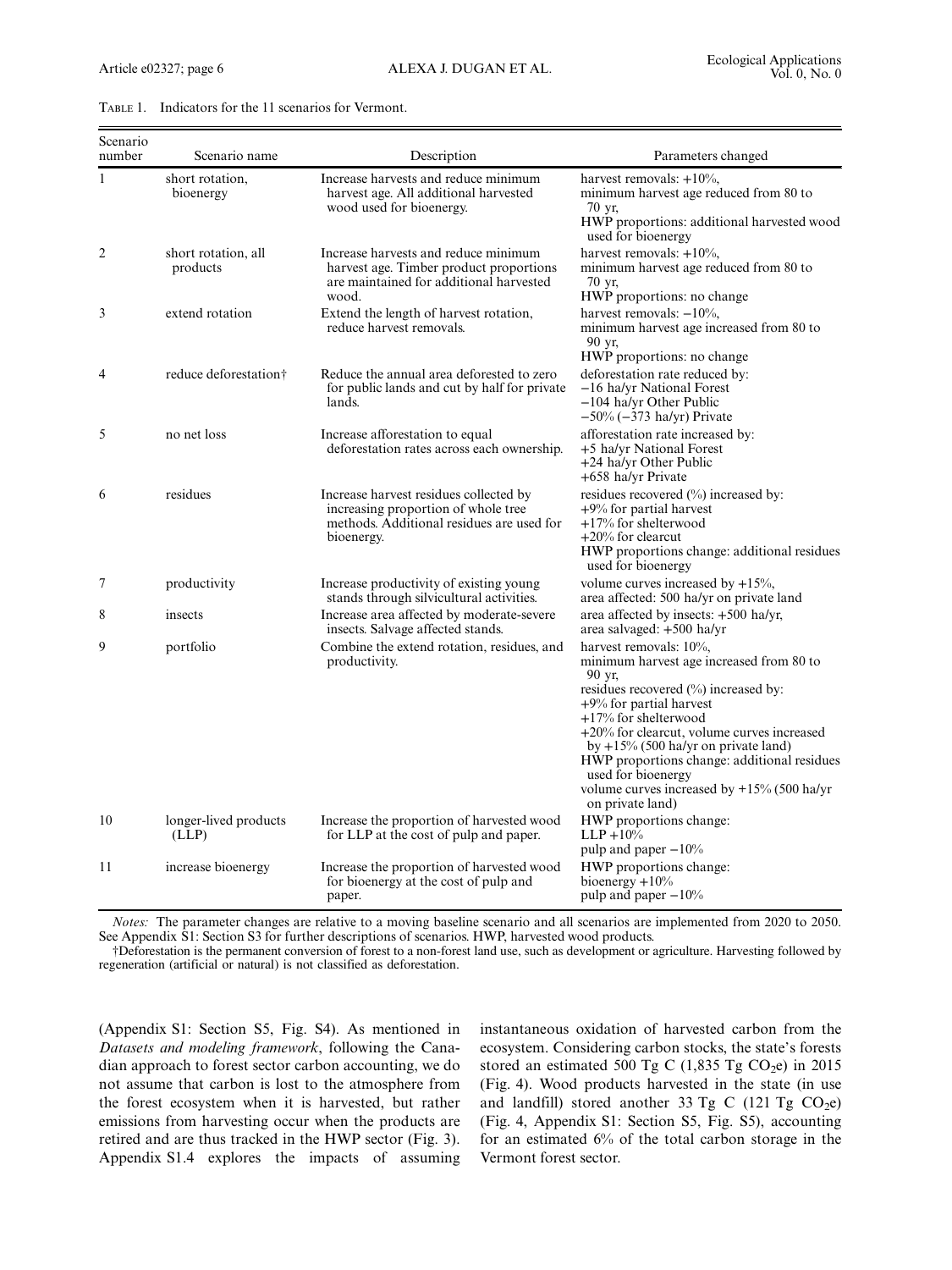Throughout the historical period (1995–2016) and projection period (2017–2050) for the baseline (BAU) scenario, the Vermont forest sector (all components combined) maintained a net sink (negative net emissions) of carbon dioxide equivalent  $(CO<sub>2</sub>e)$ , although the strength of the sink declined over time and approached zero net emissions by 2050 (Fig. 3). The forest ecosystem accounts for the largest component of the forest sector net carbon balance and is the main driver of these trends.

Disturbances and harvesting did not have a strong effect on the overall declining C sink trend. The only detected disturbance during the historical period were insect outbreaks, which affected on average 32 ha/yr. While insects and pests such as the emerald ash borer (EAB) are a threat in Vermont, EAB was only detected in the state in 2018, and ash (Fraxinus) is a minor component of most Vermont forests, thus the effects have not been substantial. On the other hand, timber harvesting was more prominent, affecting approximately 35,000 ha of forest (~2%) per year. Years with greater harvested removals (e.g., in early 1990s) generally resulted in an increase in ecosystem emissions, when considering the ecosystem alone (Appendix S1: Section S4, Fig. S3). However, emissions associated with product use and retirement have generally been offset by forest growth and substitution when accounting for all components together (Fig. 3).

The decline in the forest sector carbon sink is primarily due to aging stands and the associated decline in net volume increment of late successional forests (Fig. 1b; Harmon 2001, Malmsheimer et al. 2008). Forests in Vermont currently consist of mostly middle to older age stands (Fig. 1a), which reflect regrowth after high rates of historical timber harvesting and reversion of agriculture back to forest in the early to mid 20th century. Under the baseline (BAU) scenario, relatively low disturbance and harvesting rates will continue; therefore, Vermont forests will continue on an aging trajectory through 2050 (Appendix S1: Section S6, Fig. S6), and ecosystem carbon stocks are projected to continue to approach a steady state (Fig. 3).

Land use change also affects forest carbon trends in Vermont under the baseline (BAU) scenario, but to a lesser extent than aging. The NLCD data sets from 1992 to 2011 indicate that, on average, the state lost about 1,119 ha/yr of forestland and gained about 256 ha/yr for a net loss of 863 ha/yr, with most of the changes taking place on private land. If there had been no deforestation between 1995 and 2015, cumulative ecosystem carbon sequestration by 2015 would have been approximately 11% higher during this 20-yr period (Appendix S1: Section S4, Fig. S3).

#### Mitigation scenarios

The 11 scenarios varied widely in their mitigation potential, including both increases and decreases in net emissions relative to the baseline (BAU) scenario (Figs. 5 and 6, Figs. A.7 and A.8). Scenarios that targeted only the use of harvested wood but did not alter harvest rates had relatively strong mitigation potentials. For instance, the increase LLP scenario ranked first, reducing cumulative net emissions by 9.3 Tg  $CO<sub>2</sub>e$  or 14% by 2050 relative to the baseline emissions (Fig. 5). This scenario reduced emissions by increasing HWP half-lives and by



FIG. 3. Modeled annual CO<sub>2</sub>e balance for the Vermont forest sector. Net emissions (black) is the sum of sequestration from the forest ecosystem, emissions from HWP sector, and displaced emissions from substituting wood products for other emission intensive materials and fossil fuels (left axis). The historical harvest removals, Tg C/yr, are shown by the dark green bars and the 10-yr average (2007–2016) harvest is shown by the light green bars (right axis). To avoid double counting harvesting emissions, all emissions from harvesting from the ecosystem are tracked in the harvested wood products (HWP) sector, rather than as removals from the ecosystem. See Appendix S1: Section S4, Fig. S3 for forest ecosystem emissions by land use classes.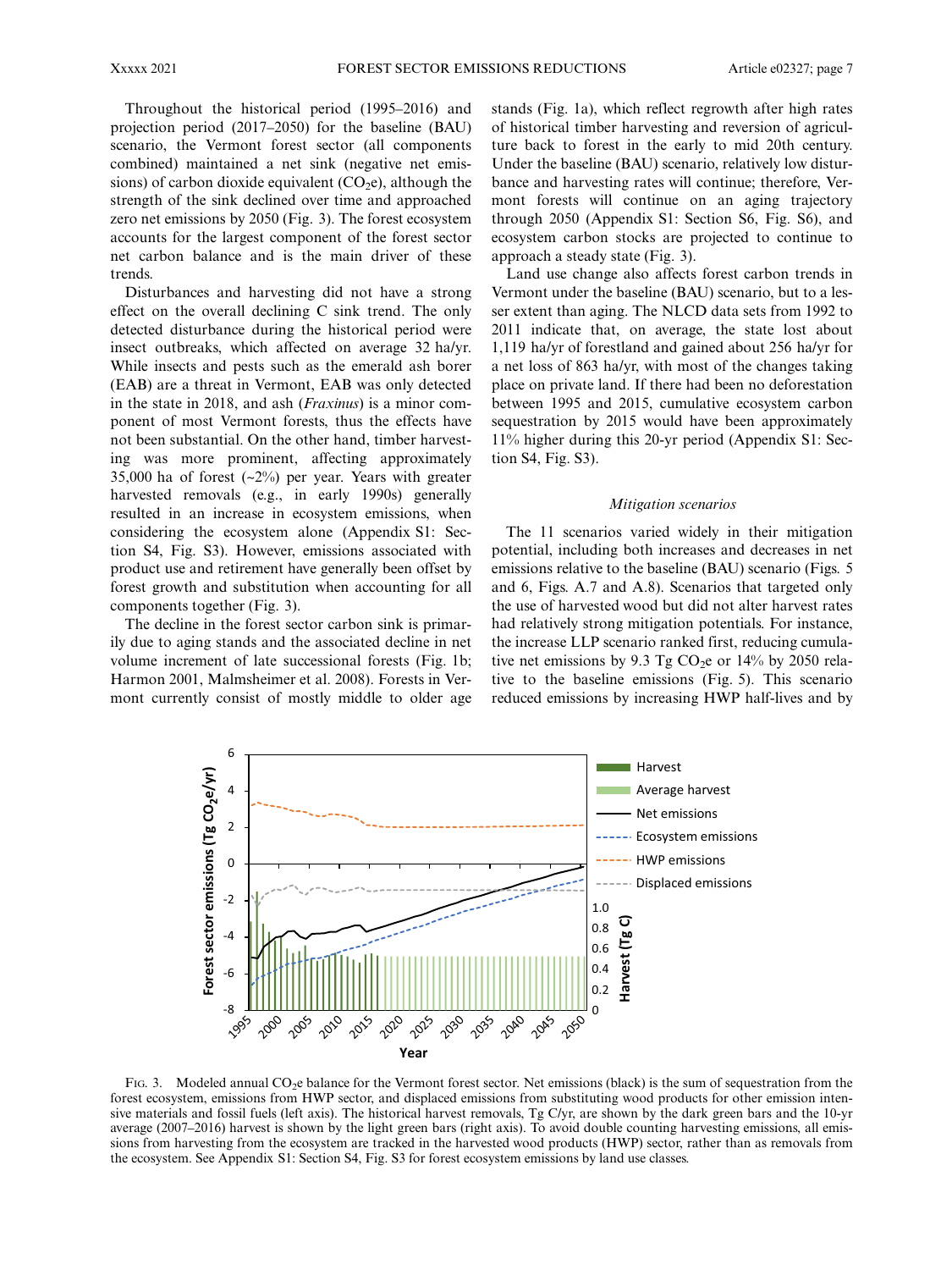

FIG. 4. Modeled forest sector carbon storage in Vermont. HWP storage accounts for both products in use and in landfills. Derived from CBM-CFS3 (ecosystem) and the CBMF-HWP (HWP).

displacing more emission-intensive building materials (Fig. 6). The other HWP-only scenario, increase bioenergy, ranked third, with a cumulative reduction in emissions of 4.9 Tg  $CO<sub>2</sub>e$  (7.3%) by 2050. Although this scenario caused a small increase in HWP emissions by shortening product lifetimes, these additional emissions were more than offset by substitution benefits.

Combining multiple beneficial scenarios together also had a strong mitigation benefit. The portfolio scenario ranked second, reducing cumulative net emissions by 8.4 Tg  $CO<sub>2</sub>e$  (12%) by 2050. This scenario combined three other scenarios: (1) residues (increase collection of harvest residues for bioenergy), (2) extend rotation (reduced harvests by 10% per year, increased harvest age by 10 yr), and (3) productivity (increase volume vs. age curves by 15%), each of which were effective alone. For example, increasing the collection of harvest residues for bioenergy use resulted in a net reduction of emissions of 4.0 Tg  $CO<sub>2</sub>e$  (6%) by 2050. This scenario reduced forest ecosystem emissions because those residues would have otherwise decayed on the forest floor resulting in emissions to atmosphere. Also, although this scenario increased HWP emissions due to bioenergy production, these HWP emissions were offset by substitution (reduced fossil fuel emissions; Fig. 6). Likewise, extending rotations alone reduced net emissions by 5.3% (3.5 Tg  $CO<sub>2</sub>e$ ) by 2050. Extending harvest rotations results in a strong reduction in ecosystem emissions by increasing carbon stocks in live trees relative to the baseline scenario. Extending rotations also reduces HWP emissions, due to increased residence time of products and because fewer products are produced and retired; however, substitution benefits due to product and energy displacement are also reduced (Fig. 6). Last, increasing

productivity alone had a small positive cumulative mitigation benefit on the forest ecosystem of 1.5 Tg  $CO<sub>2</sub>e$ (2.2%) by 2050.

Land use change scenarios, which only affected the forest ecosystem, had moderate mitigation potentials. Reducing deforestation, which eliminated deforestation on public lands and cut private land deforestation in half, resulted in a projected reduction in net emissions of 4.1 Tg  $CO<sub>2</sub>e (6.1%)$  by 2050. The *no net loss* scenario, which increased afforestation rates to equal deforestation, reduced cumulative emissions by 4.5% (3.0 Mt  $CO<sub>2</sub>e$ ).

Several scenarios caused projected increases in cumulative emissions. Shortening harvest rotations increased the amount of wood harvested annually by 10%. If additional harvested wood followed historical commodity proportions (ShortRotation in Figs. 5 and 6), emissions are projected to increase by  $2.7\%$  (1.8 Tg CO<sub>2</sub>e). In contrast, if all additional harvested wood is used for bioenergy (ShortRotationBioE in Figs. 5 and 6), emissions are projected to increase by 5.5% (3.7 Tg  $CO<sub>2</sub>e$ ) by 2050. Both short-rotation scenarios result in equal losses in ecosystem carbon sequestration due to harvesting more live trees. However, using all additional harvested wood for bioenergy (ShortRotationBioE) has lower substitution benefits relative to HWP emissions compared to historical HWP use (ShortRotation; Fig. 6).

Last, we evaluated the effects of insect outbreak scenario given that a warming climate is projected to increase the risk of insects. If forest insects such as the emerald ash borer (EAB) affect an additional 500 ha of forest a year, but all killed trees are salvaged, outbreaks are projected to result in a small cumulative increase in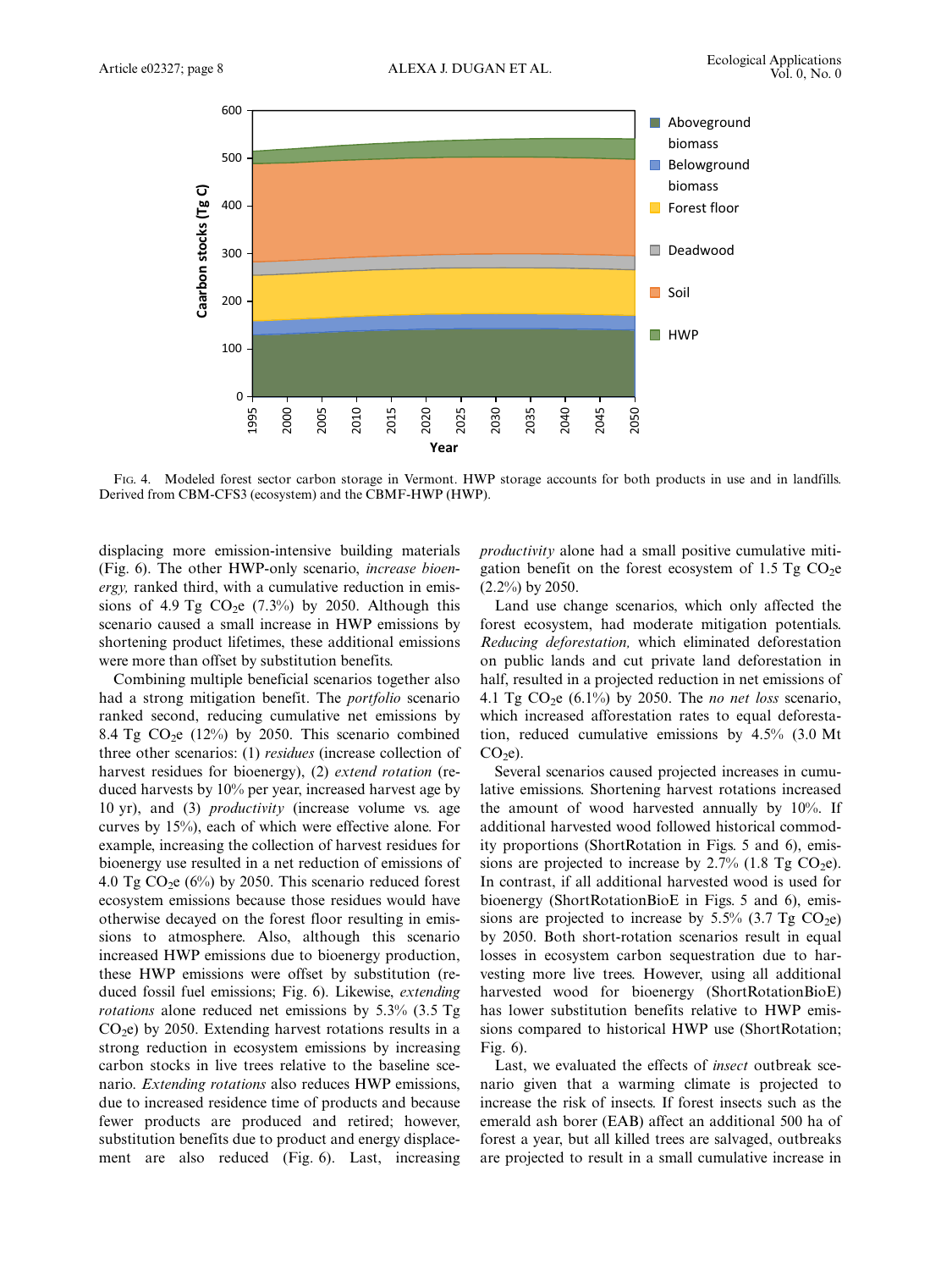

FIG. 5. Time series of the total cumulative mitigation relative to the baseline (BAU) for each scenario for Vermont. Negative values denote a reduction in greenhouse gas (GHG) emissions relative to baseline. LLP, longer-lived products.



FIG. 6. Cumulative mitigation by component in 2050 for each scenario in Vermont ranked from highest to lowest total net mitigation (black dash) from left to right. Negative values denote a reduction in GHG emissions relative to the baseline (BAU) scenario. Mitigation for each component is based on the most likely parameter values (Appendix S1: Section S8, see Fig. S7 for component uncertainties). Total mitigation (black lines) is the sum of the component values, and uncertainty in total mitigation (error bars: 95% confidence interval) combines uncertainty from all components (Appendix S1: Section S8).

emissions of  $0.5$  Tg CO<sub>2</sub>e  $(0.8\%)$  by 2050. However, when compared to the baseline, any level of additional disturbance is expected to increase emissions.

The results of the uncertainty analysis indicate that energy and product displacement factors constitute the largest source of uncertainty of the mitigation potential of each scenario and can even impact the ranking of scenarios. However, the increase LLP scenario followed by the portfolio scenario result in the greatest mitigation potential across all DF levels assessed here. The uncertainty analysis and results are described in greater detail in Appendices S1.7–S1.9.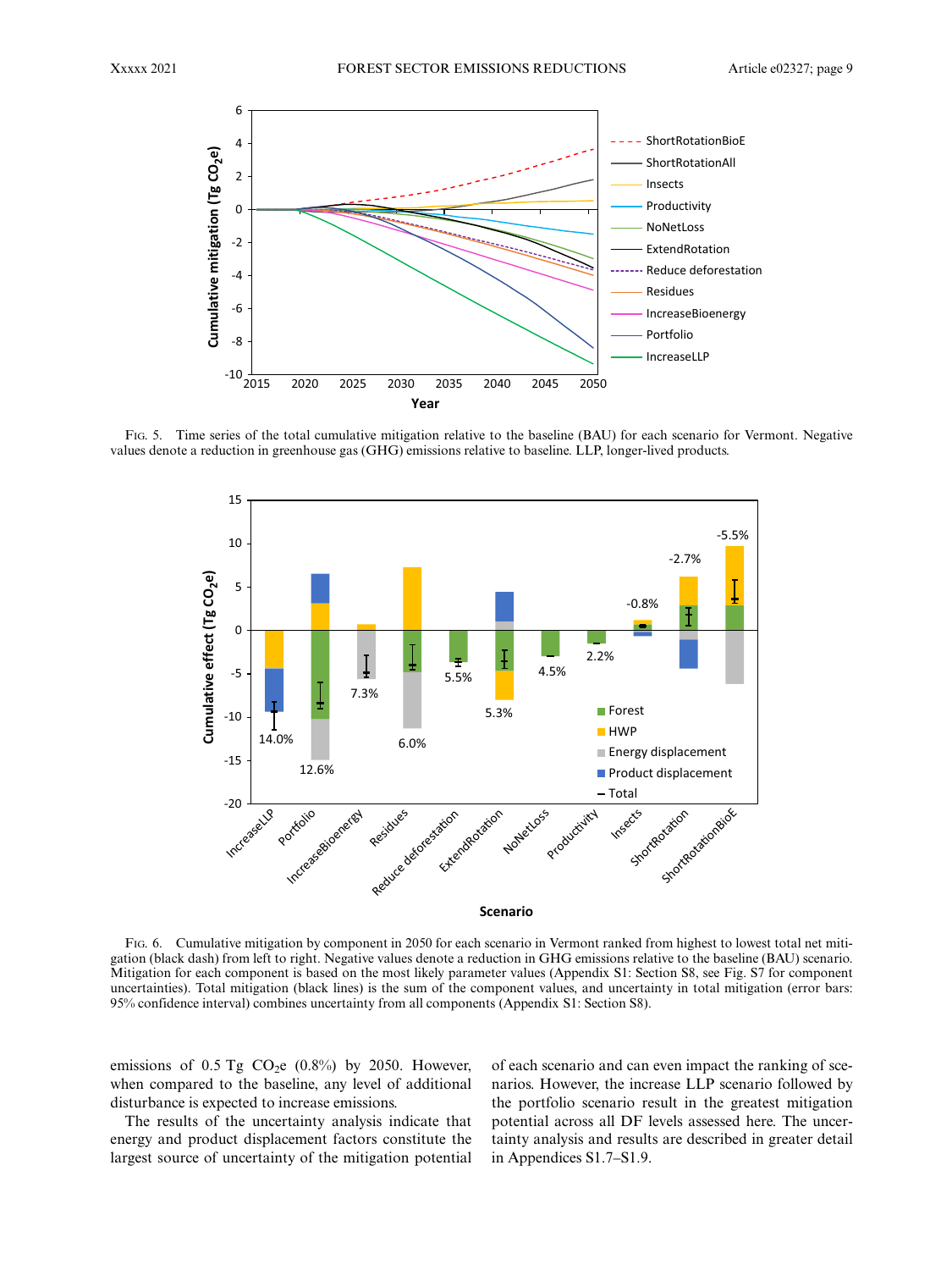## **DISCUSSION**

## Baseline stocks and emissions

Projected carbon trends under a baseline ("business as usual" or BAU) scenario indicate that Vermont's forest sector carbon sink will weaken over time and become nearly neutral (zero net emissions) by 2050. Generally, forests exhibit higher net volume increment when they are young to middle age as gains (growth) are larger than losses (mortality; e.g., Fig. 1b). Later in succession, the net volume increment declines to zero as losses increase and come into balance with gains. After decades of regrowth and recovery, many of Vermont's forests are reaching older stages of development (e.g., Fig. 1a), driving this decline in the rate of carbon accumulation and the strength of the forest carbon sink. Results here and elsewhere indicate that this age-related decline in carbon sequestration is likely to continue, which could bring about a national-scale decline in the strength of the carbon sink (Turner et al. 1995, Hurtt et al. 2002, Birdsey et al. 2006, Wear and Coulston 2015). Although the rate of carbon sequestration may be declining, ecosystem carbon stocks may increase for many decades even in older forests, because dead organic matter and soil carbon pools continue to accumulate (Luyssaert et al. 2008, Hoover et al. 2012, Zhou et al. 2015).

While historical changes in land use and forest management have been largely responsible for Vermont's forest carbon sink, recent declines in forestland have also contributed to the decline in the sink. This loss in forestland seen throughout the northeastern United States. is mostly attributed to suburban and rural residential sprawl (Foster et al. 2010). Remotely sensed NLCD data used in this study indicate that net loss of forestland in Vermont is relatively low, about 0.05% of the total forested area annually, similar to other estimates for the state (Foster et al. 2010, Olofsson et al. 2016). Though relatively small, this loss indicates a potential reversal of decades of forest expansion and carbon accumulation. However, recent economic-based projections indicate that forest loss in the Northeast and across the United States is expected to increase over the next few decades due to continued development pressures, particularly from urbanization (Radeloff et al. 2012, USDA Forest Service 2016). If deforestation rates increase as projected, Vermont's forest sector could shift to a carbon source before 2050, rather than reaching a steady state. Continued loss of forestland in the United States and globally may make it difficult to maintain net negative emissions into the second half of the century.

## Mitigation analysis

Over the 30-yr timespan of the mitigation analysis (2020–2050), several scenarios reduced emissions (i.e., a net climate-mitigation benefit), while a few scenarios resulted in greater emissions (Fig. 6). Increasing the proportion of wood used for long-lived wood products had the highest mitigation potential in this analysis, a 14% reduction in emissions (relative to the baseline, BAU) by 2050. Even when assessing a lower product DF, the increase LLP scenario continued to outperform others (Appendix S1: Section S8). By increasing product lifetimes, end-of-life emissions associated with retiring products are delayed, reducing HWP emissions. Using wood as a primary building material also has substantial substitution benefits by permanently displacing more fossil fuel intensive materials such as steel and concrete. These substitution benefits continue to accumulate over time with each harvest (Lippke et al. 2011, Lundmark et al. 2014). Several other studies have found that increasing product lifetimes, while keeping harvest levels constant, is an effective strategy for reducing emissions (Werner et al. 2010, Smyth et al. 2014, 2018, Lundmark et al. 2016, Dugan et al. 2018). A life cycle analysis found that the carbon footprint of wood-framed homes were 26% lower than steel-framed homes and 31% lower than concrete-framed homes (Bowyer et al. 2004).

Demand and markets for innovative, long-lived wood products such as mass timber have been on the rise in North America in recent years (Connolly et al. 2018). In addition to reducing emissions, mass timber has other benefits such as improved fireproofing and durability, ease and speed of construction, and boosting regional and rural economies (Robbins 2019). If waste wood that would otherwise decay on-site is used for mass timber, there could be an additional climate benefit. However, increasing the use of LLP like mass timber will require shifts in consumer preferences and landowner, builder, architect, and manufacturer behaviors (Steele 2015), as well as building more mass timber manufacturing plants.

The effectiveness of bioenergy scenarios here and in other studies has largely depended on the feedstock and alternative fates of the wood (Birdsey et al. 2018). Shifting the product mix to more bioenergy reduced net emissions in this study (increase bioenergy scenario) because the product mix shifted from a relatively short-lived product (pulp and paper) to an even shorter-lived product (bioenergy), which increases HWP emissions slightly. However, bioenergy use has substitution benefits, whereas the pulp and paper were assumed to have no substitution benefits. Conversely, using LLP like saw logs for bioenergy would increase net emissions because product lifetimes are significantly shortened (Dugan et al. 2018). While possible, the conversion of high value saw logs to low value biomass feedstocks is not typically an economically rational decision for managers. If the demand for pulp and paper or saw logs is inelastic, shifting product mixes within Vermont would lead to compensatory importation of wood products from outside the state; i.e., a so-called "leakage effect" (Malmsheimer et al. 2008).

Utilizing additional harvest residues for bioenergy (residues scenario) also reduced net emissions, which is consistent with other studies (Gan and Smith 2007,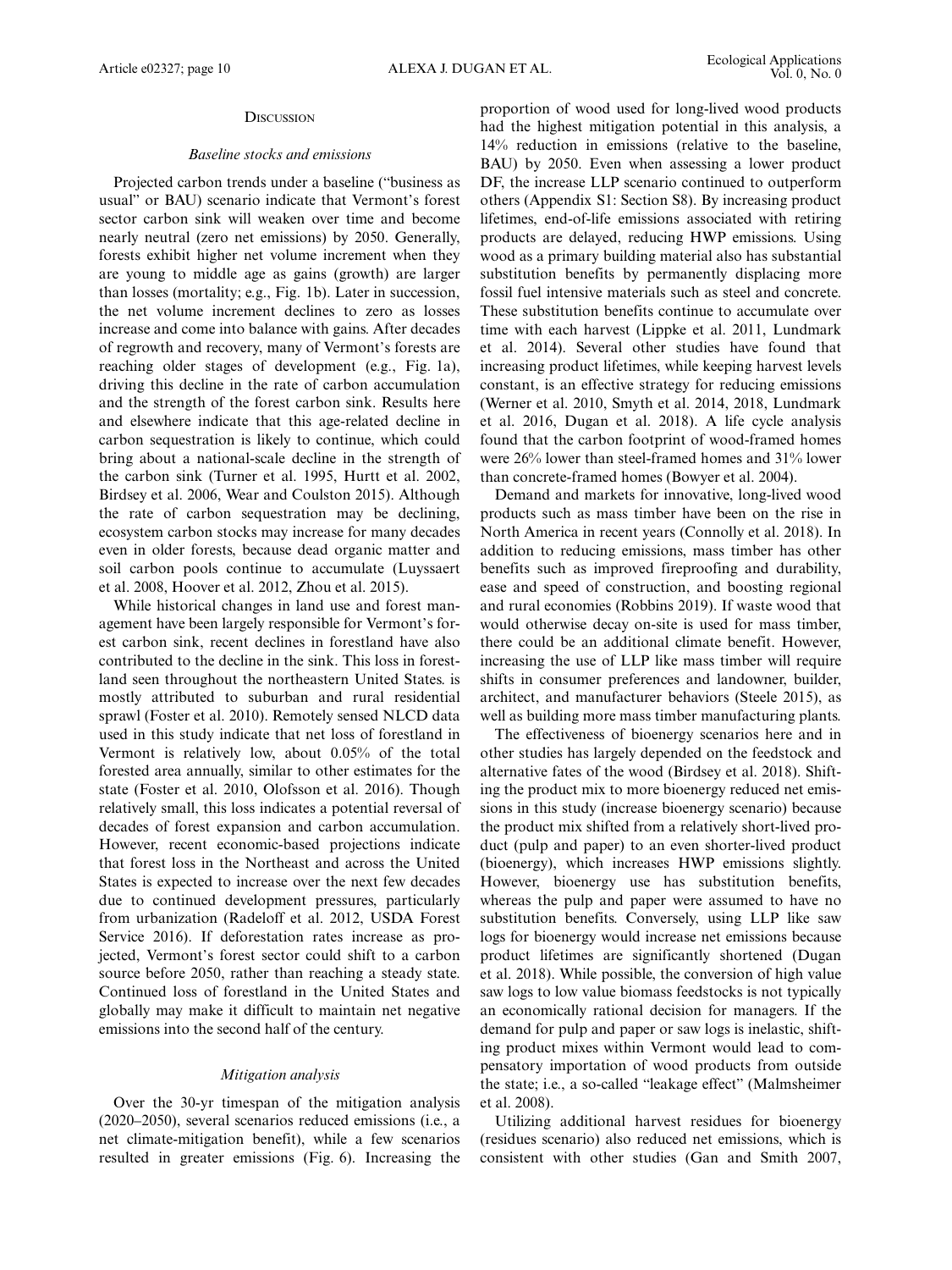Lamers and Junginger 2013, Lamers et al. 2014, Smyth et al. 2017, Dugan et al. 2018). Rather than wood residues being left to decompose on-site or piled and burned (Smyth et al. 2017), using them for bioenergy transfers the emissions to the HWP sector, but then also has energy substitution benefits assuming less fossil fuel use. This scenario is achieved by increasing the proportion of whole-tree logging systems. In some cases, whole-tree logging has been avoided or even restricted to ensure site productivity and adequate nutrient loads after harvesting (Walmsley et al. 2009). However, whole-tree harvest operations have been found to leave a sufficient quantity of residues on site, averting losses to stand productivity (Premer et al. 2019).

Of all bioenergy scenarios, increasing harvests for bioenergy (short rotation bioenergy scenario) performed worst and resulted in a 5.5% increase in net emissions. The loss of live tree carbon from the ecosystem, which is emitted to the atmosphere via biomass burning, creates a carbon debt that must be re-paid before any mitigation benefits are realized (Ter-Mikaelian et al. 2015, Buchholz et al. 2016, Birdsey et al. 2018). Similarly, shortening the rotation but using additional harvested wood for all products, not just bioenergy (short rotation scenario) also increased emissions. Although increased harvest rates for bioenergy or other HWP may provide mitigation benefits in the long-term (e.g., at least a full rotation period), these benefits are not realized within the 30-yr time period of our mitigation analysis.

In contrast to the carbon debt created by increased harvest rates, extending rotations results in mitigation benefits in the short-term, as illustrated here and in other studies (Euskirchen et al. 2002, Li et al. 2007, McKechnie et al. 2010, Nunery and Keeton 2010, Ter-Mikaelian et al. 2011, Smyth et al. 2014, Dugan et al. 2018, Gunn and Buchholz 2018). Although extending rotations accrues carbon benefits in the ecosystem and HWP sector due to lower removals and product emissions, less wood means lower substitution benefits. Other studies found that more extreme no-harvest scenarios resulted in the highest total carbon storage in the ecosystem and products pools, but these generally did not evaluate substitution effects (e.g., Nunery and Keaton 2010, Pukkala 2017), which can be significant as found here. Extending rotations or eliminating harvesting all together also has economic trade-offs, such as lost revenue due to reduced harvesting and wood supply. However, under an extended rotation, the volume of final felling would be conceivably larger, thus eventually having an economic benefit, though delayed (Roberge et al. 2016). Extending rotations within Vermont could lead to leakage, or an unanticipated increase in timber harvesting outside of the state to fill the market gap and demand for wood. This leakage could subsequently reduce actual carbon benefits, and potentially cause a permanent loss of markets for Vermont producers if purchasers decide to stay with newly discovered supply chains. Likewise, in areas prone to disturbances such as wildfire, insects, disease, or deer browsing, extended rotations or abandoning harvesting could increase disturbance risk, which could reverse mitigation potential (Roberge et al. 2016, Smyth et al. 2018).

Given the potential for increased land use pressures on Vermont's forests and the strong impact of forest loss on carbon sequestration, scenarios that target land use change may become increasingly important in the state. Reducing the deforestation rate is a relatively cost-effective way to reduce emissions both in the short-term and long-term. Likewise, reforesting or afforesting lands (no net loss scenario) offers an effective climate solution nationally and globally. However, afforestation can involve trade-offs with alternative land uses, is generally more expensive than avoiding deforestation, and requires additional time for stands to establish and grow (Griscom et al. 2017, Fargione et al. 2018, Bastin et al. 2019).

Combining multiple effective scenarios can yield large carbon benefits and may also be more representative of the multiple outcomes that forest managers often intend to achieve. For example, the portfolio scenario, which combined the extending harvest rotation, residues for bioenergy, and increase in productivity scenarios, ranked second in this study, collectively reducing net emissions by 12% by 2050. Other scenarios that are non-interactive could also be additively combined. For example, combining the deforestation scenario with the increase LLP scenario, could potentially reduce net emissions by 12.9 Tg CO<sub>2</sub>e (19.5%) by 2050.

#### Limitations and uncertainty

All results and conclusions presented here are approximations that are contingent on the models, data, and scenario assumptions. We have quantified uncertainty in differences between each mitigation scenario and the baseline, by evaluating the uncertainty of each forest sector component alone as well as the combination of these uncertainties (Fig. 6; Appendices S1.7–S1.9). Uncertainty in energy and product displacement factors (DFs) dominate the total uncertainty, based on our primary set of assumptions. Energy DFs may vary based on population, energy demand, the type of fuel displaced, and accessibility to forests (Smyth et al. 2017, 2018, Köhl et al. 2020). Given that there are no coal-fired plants in Vermont, the low energy DF scenario may be more likely for the state. Likewise, product displacement varies regionally depending on technology efficiency, energy production systems, and post-consumer treatment of wood (e.g., burning for bioenergy, landfill; Leskinen et al. 2018).

The DFs are also uncertain as it is difficult to ascertain exactly which alternative products or fuels will be replaced by wood-based products or energy (Soimakallio et al. 2016), or if they will be replaced at all. For instance, if production of LLP increases in Vermont, it is unclear whether wood will substitute for concrete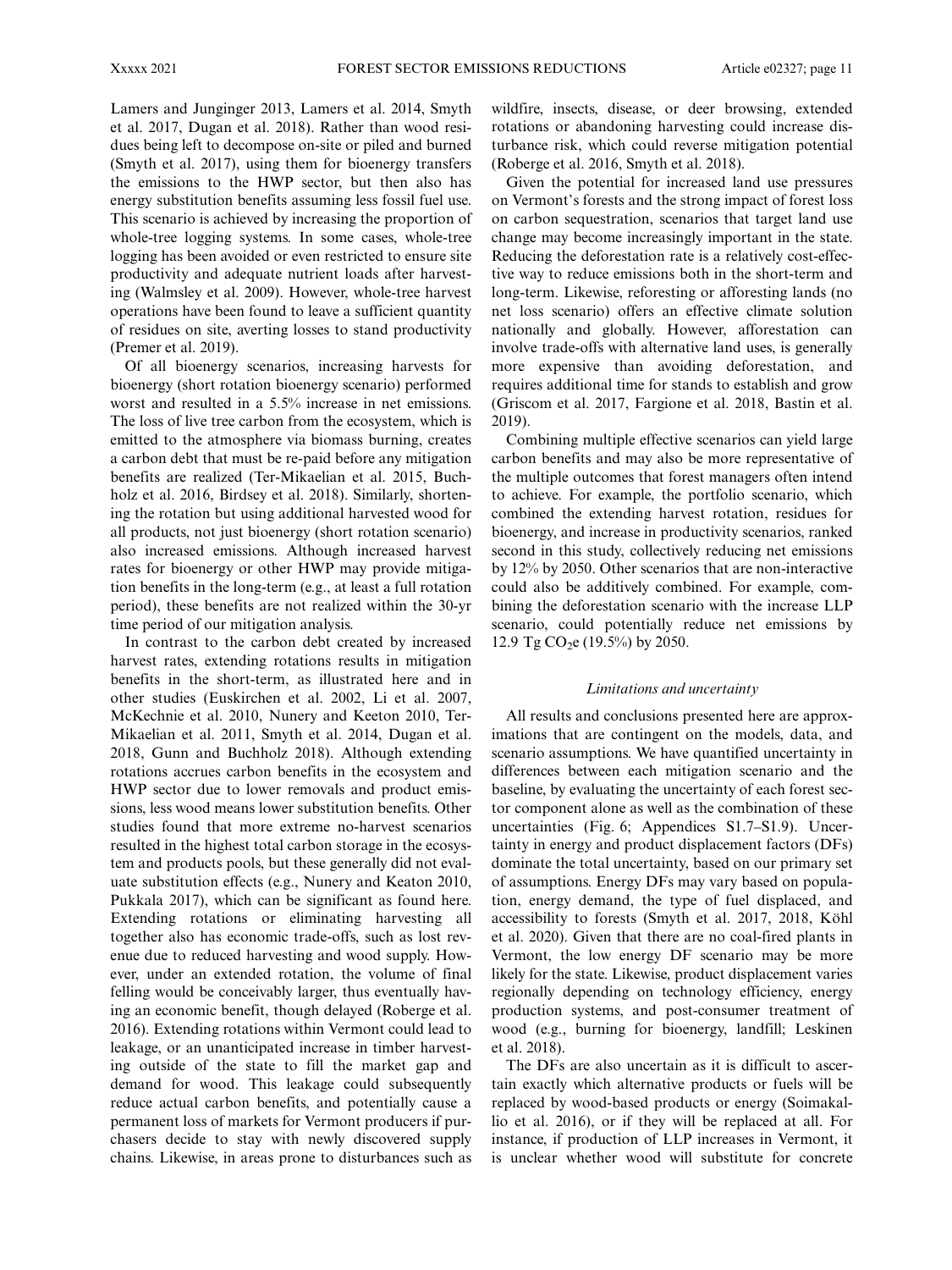buildings in the state or be exported to states with higher wood demand. Policy shifts incentivizing the use of locally produced wood may be necessary to reach the full potential of substitution benefits. As previously mentioned, reducing the wood supply (extend rotation scenario) could cause leakage outside of the state. However, this would suggest that there is no substitution of wooden buildings by concrete or steel, but merely a shift in supply of the wood, further highlighting the uncertainty around displacement. Additional research evaluating the regional and market-level substitution impacts and feasibilities are needed.

The data sets selected and their inherent uncertainty may also affect results. Remotely sensed land cover products like NLCD may overestimate forest loss by classifying stand-replacing disturbances or clear-cut harvests as permanent forest cover losses (Nelson and Reams 2017). To minimize this potential, we constrained the NLCD product by omitting changes of forestland to or from grassland or scrub/shrub, as these were assumed to represent temporary forest transitions (i.e., harvests or disturbance), which in some cases could also result in omissions of real LUC. Estimated rates of LUC may also vary by data source. For instance, the FIA data for Vermont indicates that between 2007 and 2012 the state saw a net gain of about 2,500 ha of forestland (Morin et al. 2015), whereas the constrained NLCD data used in this study indicates a net loss in forestland of about 3,400 ha. However, during more recent years (2012–2016), the FIA data indicates a sharp decrease in forestland of 35,000 ha. At the time of this project the NLCD 2016 data set had not yet been released. The FIA data may contain an inherent lag in detecting disturbances and LUC as plots are only remeasured every 5 yr (e.g. Dugan et al. 2017).

Our modeling approach was designed to evaluate the carbon mitigation potential of different management scenarios, but we did not consider social or economic factors, which could reduce the actual mitigation likely to be achieved by some scenarios (Lemprière et al. 2017). The scenarios we evaluated were all considered to be technically feasible, but there remain uncertainties regarding costs and regulatory or market barriers that could affect their implementation. While forest and product managers often have multiple management objectives, economic forces will likely play a significant role in determining the range of management scenarios that are likely to be implemented, especially on private lands.

#### **CONCLUSION**

The strength of the forest sector carbon sink in Vermont has been declining and is projected to continue to decline throughout 2050 under a baseline (BAU) scenario and 11 alternative mitigation scenarios. However, our model results suggest that there are effective management actions that would reduce net emissions in

Vermont relative to the BAU scenario, thereby mitigating the (likely unavoidable) weakening of the state's C sink over the next 30 yr. This study can serve to inform Vermont Forests, Parks & Recreation officials and other policy makers on potential carbon outcomes of alternative management scenarios. However, carbon sequestration is just one of the many ecosystem services for which forests and their products are managed. Enhancing forest sector carbon sequestration can come with important trade-offs. Thus, this study may be used as a component of trade-off analyses and risk assessments to identify knowledge gaps, support evidence-based policymaking, and weigh the costs and benefits of alternative scenarios and outcomes for different stakeholders.

#### ACKNOWLEDGMENTS

The authors thank Paul Frederick from the Vermont Department of Forests, Parks and Recreation who worked closely with the research team to integrate local data sets and develop scenarios. A sincere thank you to Michael Magnan, Carolyn Smyth, Max Fellows, and Eric Neilson from Natural Resources Canada (NRC), who provided invaluable data and modeling support. Much appreciation to Richard Birdsey and Werner Kurz, who have provided continued guidance and motivation to conduct this research. Funding was provided by the USDA Forest Service Northern Research Station (agreement 16-JV-11242306-050).

#### LITERATURE CITED

- Bastin, J.-F., Y. Finegold, C. Garcia, D. Mollicone, M. Rezende, D. Routh, C. M. Zohner, and T. W. Crowther. 2019. The global tree restoration potential. Science 365:76–79.
- Birdsey, R., P. Duffy, C. Smyth, W. A. Kurz, A. J. Dugan, and R. Houghton. 2018. Climate, economic, and environmental impacts of producing wood for bioenergy. Environmental Research Letters 13:050201.
- Birdsey, R., K. Pregitzer, and A. Lucier. 2006. Forest carbon management in the United States: 1600–2100. Journal of Environmental Quality 35:1461–1469.
- Bowyer, J., D. Briggs, B. Lippke, J. Perez-Garcia, and J. Wilson. 2004. Life Cycle Environmental Performance of Renewable Materials in the Context of Residential Building Construction: Phase I Research Report. Consortium for Research on Renewable Industrial Materials (CORRIM Inc.) Seattle WA. 60pp +15 chapter modules of 1000+ pp.
- Buchholz, T., M. D. Hurteau, J. Gunn, and D. Saah. 2016. A global meta-analysis of forest bioenergy greenhouse gas emission accounting studies. GCB Bioenergy 8:281–289.
- Canadell, J. G., and M. R. Raupach. 2008. Managing forests for climate change mitigation. Science 320:1456–1457.
- Cogbill, C. V., J. Burk, and G. Motzkin. 2002. The forests of presettlement New England, USA: spatial and compositional patterns based on town proprietor surveys. Journal of Biogeography 29:1279–1304.
- Connolly, T., C. Loss, A. Iqbal, and T. Tannert. 2018. Feasibility study of mass-timber cores for the UBC Tall Wood Building. Buildings 8:98.
- D'Amato, A. W., J. B. Bradford, S. Fraver, and B. J. Palik. 2011. Forest management for mitigation and adaptation to climate change: Insights from long-term silviculture experiments. Forest Ecology and Management 262:803–816.
- Dugan, A. J., et al. 2017. Forest sector carbon analyses support land management planning and projects: assessing the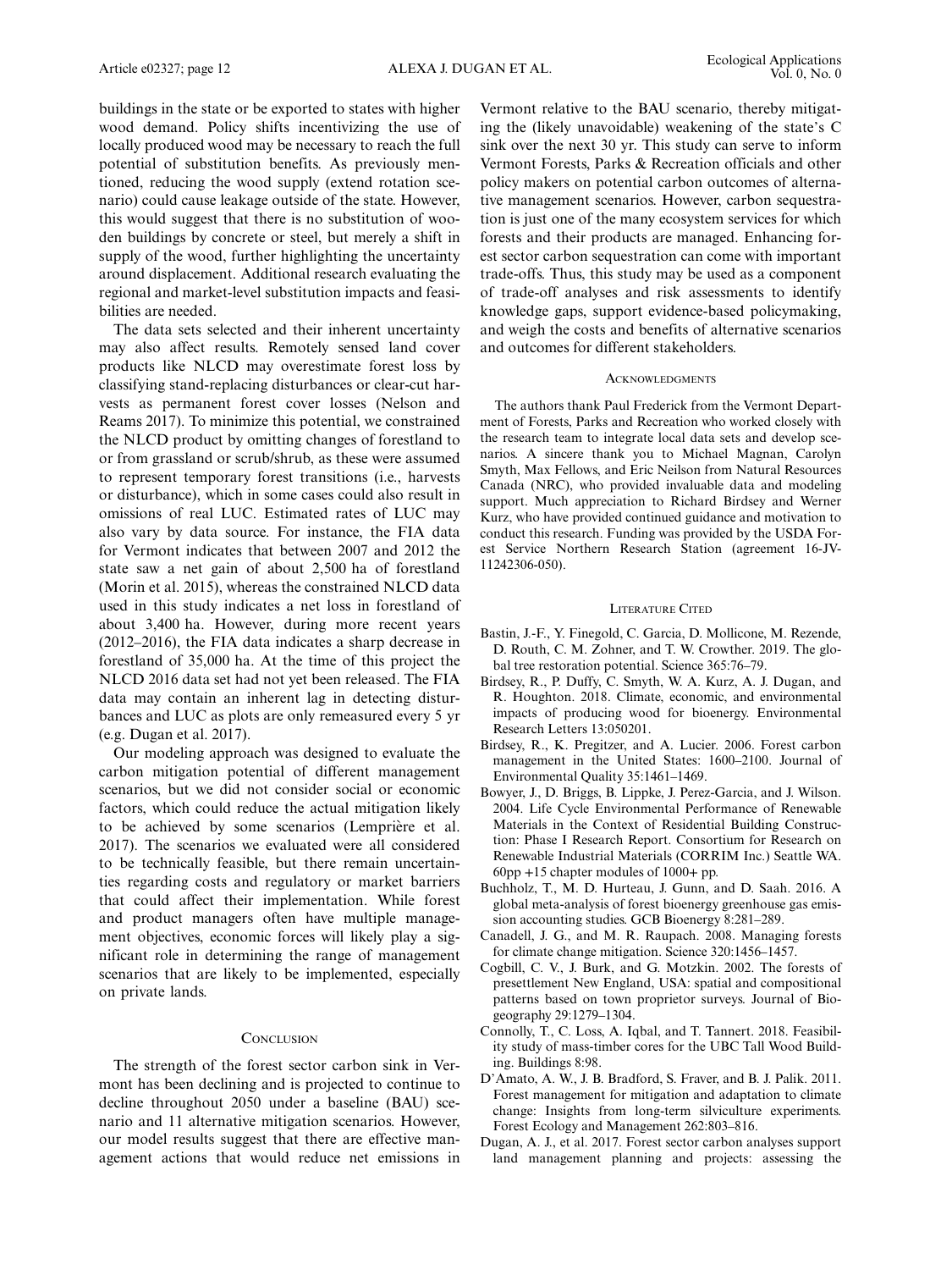influence of anthropogenic and natural factors. Climatic Change 144:207–220.

- Dugan, A. J., R. Birdsey, V. S. Mascorro, M. Magnan, C. E. Smyth, M. Olguin, and W. A. Kurz. 2018. A systems approach to assess climate change mitigation options in landscapes of the United States forest sector. Carbon Balance and Managment 13:1–14. [https://doi.org/10.1186/s13021-018-0100-x.](https://doi.org/10.1186/s13021-018-0100-x)
- Dugan, A. J., J. W. Lichstein, A. Steele, J. M. Metsaranta, S. Bick, and D. Y. Hollinger. 2021. Key data inputs and modeling outputs for "Opportunities for forest sector emissions reductions: A state-level analysis". Forest Service Research Data Archive, Fort Collins, Colorado, USA. [https://doi.org/](https://doi.org/10.2737/RDS-2021-0018) [10.2737/RDS-2021-0018](https://doi.org/10.2737/RDS-2021-0018)
- Dymond, C. C. 2012. Forest carbon in North America: annual storage and emissions from British Columbia's harvest, 1965–2065. Carbon Balance and Management 7:8.
- Euskirchen, E. S., J. Chen, H. Li, E. J. Gustafson, and T. R. Crow. 2002. Modeling landscape net ecosystem productivity (LandNEP) under alternative management regimes. Ecological Modelling 154:75–91.
- Fargione, J. E., et al. 2018. Natural climate solutions for the United States. Science Advances 4:eaat1869.
- Foster, D., et al. 2010. Wildlands and woodlands: a vision for the New England landscape. Harvard Forest; Harvard University Press, Cambridge, Massachusetts, USA.
- Fry, J. A., M. J. Coan, C. G. Homer, D. K. Meyer, and J. D. Wickham. 2009. Completion of the National Land Cover Database (NLCD) 1992–2001 Land Cover Change Retrofit product. U.S. Geological Survey Open File Report 2008- 1379, 18p.
- Gan, J., and C. Smith. 2007. Co-benefits of utilizing logging residues for bioenergy production: The case for East Texas, USA. Biomass and Bioenergy 31:623–630.
- Goward, S. N., C. Huang, J. G. Masek, W. B. Cohen, G. G. Moisen, and K. Schleeweis. 2012. NACP North American Forest Dynamics Project: forest disturbance and regrowth data. ORNL Distributed Active Archive Center, Oak Ridge, Tennessee, USA.<https://doi.org/10.3334/ORNLDAAC/1077>.
- Griscom, B. W., et al. 2017. Natural climate solutions. Proceedings of the National Academy of Sciences USA 114:11645– 11650.
- Gunn, J. S., and T. Buchholz. 2018. Forest sector greenhouse gas emissions sensitivity to changes in forest management in Maine (USA). Forestry: An International Journal of Forest Research 91:526–538.
- Harmon, M. E. 2001. Carbon sequestration in forests: addressing the scale question. Journal of Forestry 99:24–29.
- Homer, C. G., J. Dewitz, J. Fry, M. Coan, N. Hossain, C. Larson, N. Herold, A. J. McKerrow, J. N. VanDriel, and J. Wickham. 2007. Completion of the 2001 National Land Cover Database for the conterminous United States. Photogrammetric Engineering and Remote Sensing 73:337–341.
- Homer, C. G., J. Dewitz, L. Yang, S. Jin, P. Danielson, G. Z. Xian, J. Coulston, N. Herold, J. Wickham, and K. Megown. 2015. Completion of the 2011 National Land Cover Database for the conterminous United States—Representing a decade of land cover change information. Photogrammetric Engineering and Remote Sensing 81:345–354.
- Hoover, C. M., W. B. Leak, and B. G. Keel. 2012. Benchmark carbon stocks from old-growth forests in northern New England, USA. Forest Ecology and Management 266:108–114.
- Howard, J. K., and K. C. Jones. 2016. U.S. Timber production, trade, consumption, and price statistics, 1965-2013. U.S. Department of Agriculture Forest Products Laboratory, Madison, Wisconsin, USA.
- Hurteau, M., and M. North. 2009. Fuel treatment effects on tree-based forest carbon storage and emissions under

modeled wildfire scenarios. Frontiers in Ecology and the Environment 7:409–414.

- Hurtt, G. C., S. W. Pacala, P. R. Moorcroft, J. Caspersen, E. Shevliakova, R. A. Houghton, and B. Moore. 2002. Projecting the future of the U.S. carbon sink. Proceedings of the National Academy of Sciences USA 99:1389–1394.
- IPCC. 2003. Good practice guidance for land use, land-use change and forestry. In J. Penman et al. Institute for Global Environmental Strategies (IGES) for the IPCC, Hayama, Japan.
- IPCC. 2006. Generic methodologies applicable to multiple land-use categories. Page 59 in S. Eggleston, L. Buendia, T. Ngara, and K. Tanabe, editors. 2006 IPCC guidelines for national greenhouse gas inventories. Intergovernmental Panel on Climate Change, Hayama, Japan.
- IPCC. 2013. Revised supplementary methods and good practice guidance arising from the Kyoto Protocol. In T. Hiraishi, T. Krug, K. Tanabe, N. Srivastava, J. Baasansuren, M. Fukuda, and T. G. Troxler, editors. IPCC, Geneva, Switzerland.
- IPCC. 2018. Global Warming of 1.5 °C: An IPCC special report on the impacts of global warming of 1.5 °C above pre-industrial levels and related global greenhouse gas emission pathways, in the context of strengthening the global response to the threat of climate change. Intergovernmental Panel on Climate Change, Geneva, Switzerland.
- IPCC. 2019. Climate Change and Land: An IPCC Special Report on climate change, desertification, land degradation, sustainable land management, food security, and greenhouse gas fluxes in terrestrial ecosystems. Intergovernmental Panel on Climate Change, Geneva, Switzerland.
- Jeon, S. B., P. Olofsson, and C. E. Woodcock. 2014. Land use change in New England: a reversal of the forest transition. Journal of Land Use Science 9:105–130.
- Köhl, M., H.-P. Ehrhart, M. Knauf, and P. R. Neupane. 2020. A viable indicator approach for assessing sustainable forest management in terms of carbon emissions and removals. Ecological Indicatiors 111:106057.
- Kull, S. J., G. J. Rampley, S. Morken, J. Metasaranta, E. T. Neilson, and W. A. Kurz. 2011. Operational-scale carbon budget model of the Canadian forest sector (CBM-CFS3) version 1.2: user's guide. Canadian Forest Service, Northern Forestry Centre, Edmonton, Alberta, Canada.
- Kurz, W. A., et al. 2009. CBM-CFS3: A model of carbon-dynamics in forestry and land-use change implementing IPCC standards. Ecological Modelling 220:480–504.
- Lamers, P., and M. Junginger. 2013. The 'debt'is in the detail: A synthesis of recent temporal forest carbon analyses on woody biomass for energy. Biofuels, Bioproducts and Biorefining 7:373–385.
- Lamers, P., M. Junginger, C. C. Dymond, and A. Faaij. 2014. Damaged forests provide an opportunity to mitigate climate change. GCB Bioenergy 6:44–60.
- Lemprière, T. C., E. Krcmar, G. J. Rampley, A. Beatch, C. E. Smyth, M. Hafer, and W. A. Kurz. 2017. Cost of climate change mitigation in Canada's forest sector. Canadian Journal of Forest Research 47:604–614.
- Leskinen, P., G. Cardellini, S. González-García, E. Hurmekoski, R. Sathre, J. Seppälä, C. Smyth, T. Stern, and P. J. Verkerk. 2018. Substitution effects of wood-based products in climate change mitigation. European Forest Institute, Joensuu, Finland.
- Li, Q., J. Chen, D. L. Moorhead, J. L. DeForest, R. Jensen, and R. Henderson. 2007. Effects of timber harvest on carbon pools in Ozark forests. Canadian Journal of Forest Research 37:2337–2348.
- Lippke, B., E. Oneil, R. Harrison, K. Skog, L. Gustavsson, and R. Sathre. 2011. Life cycle impacts of forest management and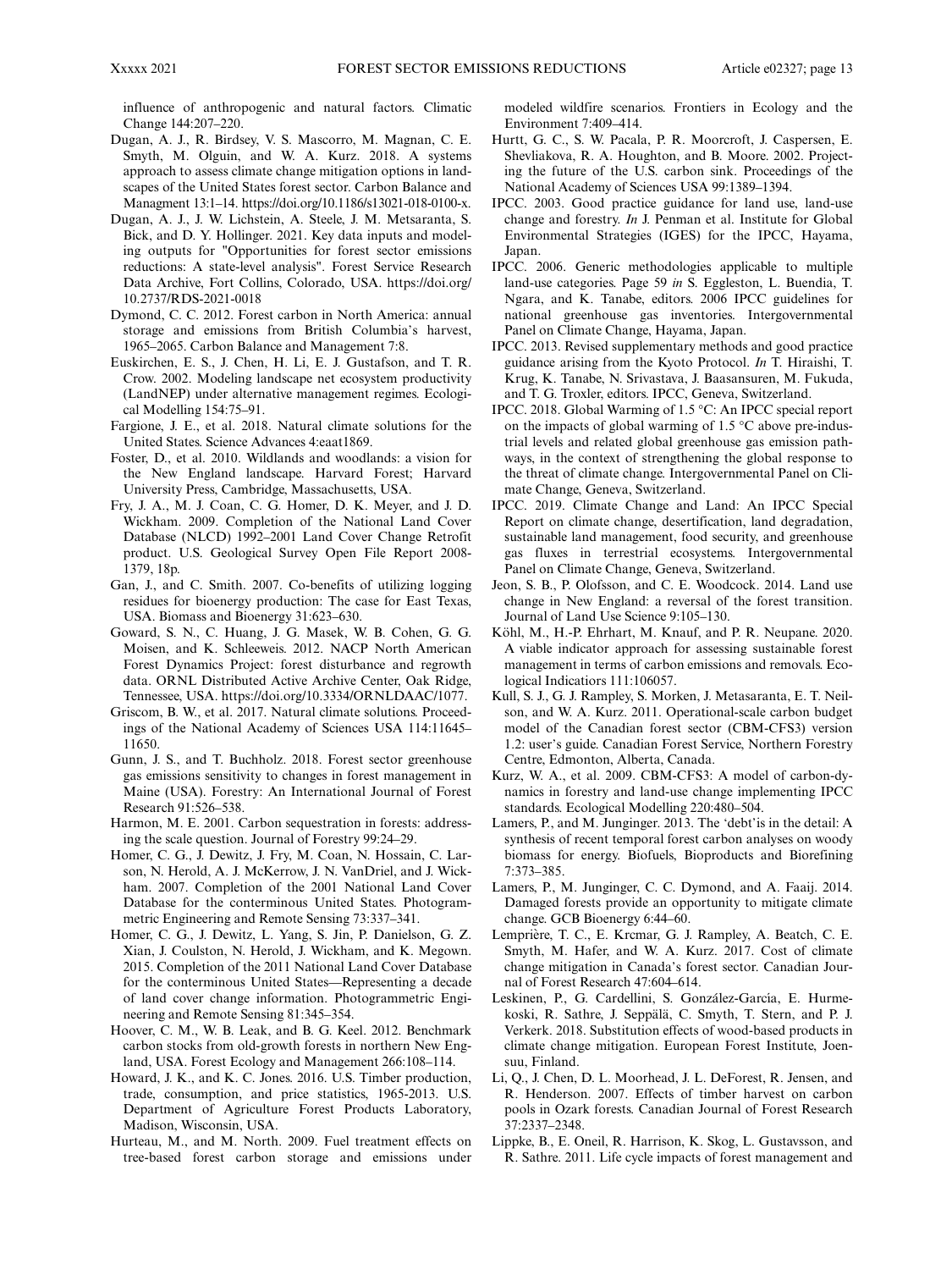wood utilization on carbon mitigation: knowns and unknowns. Carbon Management 2:303–333.

- Lundmark, T., J. Bergh, P. Hofer, A. Lundström, A. Nordin, C. B. Poudel, R. Sathre, R. Taverna, and F. Werner. 2014. Potential roles of Swedish forestry in the context of climate change mitigation. Forests 5:557–578.
- Lundmark, T., J. Bergh, A. Nordin, N. Fahlvik, and B. C. Poudel. 2016. Comparison of carbon balances between continuous-cover and clear-cut forestry in Sweden. Ambio  $45:203 - 213$
- Luyssaert, S., E. D. Schulze, A. Börner, A. Knohl, D. Hessenmöller, B. E. Law, P. Ciais, and J. Grace. 2008. Old-growth forests as global carbon sinks. Nature 455:213–215.
- Malmsheimer, R. W., et al. 2008. Forest management solutions for mitigating climate change in the United States. Journal of Forestry 106:115–117.
- Mascorro, V. S., N. C. Coops, W. A. Kurz, and M. Olguín. 2016. Attributing changes in land cover using independent disturbance datasets: a case study of the Yucatan Peninsula, Mexico. Regional Environmental Change 16:213–228.
- McKechnie, J., S. Colombo, J. Chen, W. Mabee, and H. L. MacLean. 2010. Forest bioenergy or forest carbon? Assessing trade-offs in greenhouse gas mitigation with wood-based fuels. Environmental Science & Technology 45:789–795.
- Metsaranta, J. M., C. H. Shaw, W. A. Kurz, C. Boisvenue, and S. Morken. 2017. Uncertainty of inventory-based estimates of the carbon dynamics of Canada's managed forest (1990–2014). Canadian Journal of Forest Research 47:1082– 1094.
- Morin, R. S., et al. 2015. Forests of Vermont and New Hampshire 2012. U.S. Department of Agriculture, Forest Service, Northern Research Station, Newtown Square, Pennsylvania, USA.
- Nabuurs, G. J., et al. 2007. Forestry. Pages 541–584 in B. Metz, O. R. Davidson, P. R. Bosch, R. Dave, and L. A. Meyer, editors. Climate Change 2007: Mitigation. Contribution of Working Group III to the Fourth Assessment Report of the Intergovernmental Panel on Climate Change. Cambridge University Press, Cambridge, UK.
- Nelson, M. D., and G. A. Reams. 2017. Is the area of US forests increasing or decreasing? Forestry Source 22:16–17.
- Nunery, J. S., and W. S. Keeton. 2010. Forest carbon storage in the northeastern United States: Net effects of harvesting frequency, post-harvest retention, and wood products. Forest Ecology and Management 259:1363–1375.
- Olguin, M., et al. 2018. Applying a systems approach to assess carbon emission reductions from climate change mitigation in Mexico's forest sector. Environmental Research Letters 13:035003.
- Olofsson, P., C. E. Holden, E. L. Bullock, and C. E. Woodcock. 2016. Time series analysis of satellite data reveals continuous deforestation of New England since the 1980s. Environmental Research Letters 11:064002.
- Premer, M. I., R. E. Froese, and E. D. Vance. 2019. Whole-tree harvest and residue recovery in commercial aspen: Implications to forest growth and soil productivity across a rotation. Forest Ecology and Management 447:130–138.
- Pukkala, T. 2017. Does management improve the carbon balance of forestry? Forestry 90:125–135.
- Radeloff, V. C., et al. 2012. Economic-based projections of future land use in the conterminous United States under alternative policy scenarios. Ecological Applications 22:1036– 1049.
- Robbins, J. 2019. As mass timber takes off, how green is this new building material. In Yale Environment 360., New Haven, Connecticut, USA: Yale School of the Environment.

[https://e360.yale.edu/features/as-mass-timber-takes-off-how](https://e360.yale.edu/features/as-mass-timber-takes-off-how-green-is-this-new-building-material)[green-is-this-new-building-material.](https://e360.yale.edu/features/as-mass-timber-takes-off-how-green-is-this-new-building-material)

- Roberge, J.-M., et al. 2016. Socio-ecological implications of modifying rotation lengths in forestry. Ambio 45(Suppl 2):109–123.
- Sathre, R., and J. O'Connor. 2010. Meta-analysis of greenhouse gas displacement factors of wood product substitution. Environmental Science & Policy 13:104–114.
- Skog, K. E. 2008. Sequestration of carbon in harvested wood products for the United States. Forest Products Journal 58:56–72.
- Smyth, C., A. J. Dugan, M. Olguin, R. Birdsey, C. Wayson, J. A. Alanís, and W. A. Kurz. 2020. A synthesis of climate change mitigation options based on regional case studies of the North American forest sector using a harmonized modeling approach, Information Report BC-X-455. Canadian Forest Service, Pacific Forestry Centre, Victoria, British Columbia, Canada.<https://doi.org/10.13140/RG.2.2.29177.70247>
- Smyth, C., G. Rampley, T. C. Lemprière, O. Schwab, and W. A. Kurz. 2017. Estimating product and energy substitution benefits in national-scale mitigation analyses for Canada. Global Change Biology 9:1071–1084.
- Smyth, C. E., B. P. Smiley, M. Magnan, R. Birdsey, A. J. Dugan, M. Olguin, V. S. Mascorro, and W. A. Kurz. 2018. Climate change mitigation in Canada's forest sector: a spatially explicit case study for two regions. Carbon Balance and Management 13:11.
- Smyth, C. E., G. Stinson, E. Neilson, T. C. Lemprière, M. Hafer, G. J. Rampley, and W. A. Kurz. 2014. Quantifying the biophysical climate change mitigation potential of Canada's forest sector. Biogeosciences 11:3515–3529.
- Soimakallio, S., L. Saikku, L. Valsta, and K. Pingoud. 2016. Climate change mitigation challenge for wood utilization— The case of Finland. Environmental Science & Technology 50:5127–5134.
- Steele, A. 2015. New markets for wood: Goin' against the grain: wood is good, but tallwood is beautiful baby. In Forest matters: Stewardship news. US Department of Agriculture, Forest Service, Northeastern Area State and Private Forestry, Newtown Square, Pennsylvania, USA.
- Ter-Mikaelian, M. T., S. J. Colombo, and J. Chen. 2015. The burning Question: does forest bioenergy reduce carbon emissions? A review of common misconceptions about forest carbon accounting. Journal of Forestry 113:57–68.
- Ter-Mikaelian, M. T., J. McKechnie, S. J. Colombo, J. Chen, and H. L. MacLean. 2011. The carbon neutrality assumption for forest bioenergy: A case study for northwestern Ontari. Forestry Chronicle 87:644–652.
- Turner, D. P., G. J. Koerper, M. E. Harmon, and J. J. Lee. 1995. Carbon sequestration by forests of the United States. Current status and projections to the year 2040. Tellus B: Chemical and Physical Meteorology 47:232–239.
- UNFCCC. 2015. INDCs as communicated by Parties. United Nations Framework Convention on ClimateChange (UNFCCC), New York, New York, USA.
- US EPA. 2018. Greenhouse gas emissions from a typical passenger vehicle. U.S. Environmental Protection Agency, Ann Arbor, Michigan, USA. [https://nepis.epa.gov/Exe/ZyPDF.c](https://nepis.epa.gov/Exe/ZyPDF.cgi?Dockey=P100U8YT.pdf) [gi?Dockey=P100U8YT.pdf](https://nepis.epa.gov/Exe/ZyPDF.cgi?Dockey=P100U8YT.pdf)
- US EPA. 2019. Inventory of U.S. Greenhouse Gas Emissions and Sinks: 1990–2017. U.S. Environmental Protection Agency, Washington, D.C., USA.
- USDA Forest Service. 2016. Future of America's forests and rangelands: Update to the 2010 Resources Planning Act Assessment, General Technical Report WO-GTR-94. U.S. Department of Agriculture, Forest Service, Washington, D.C., USA.